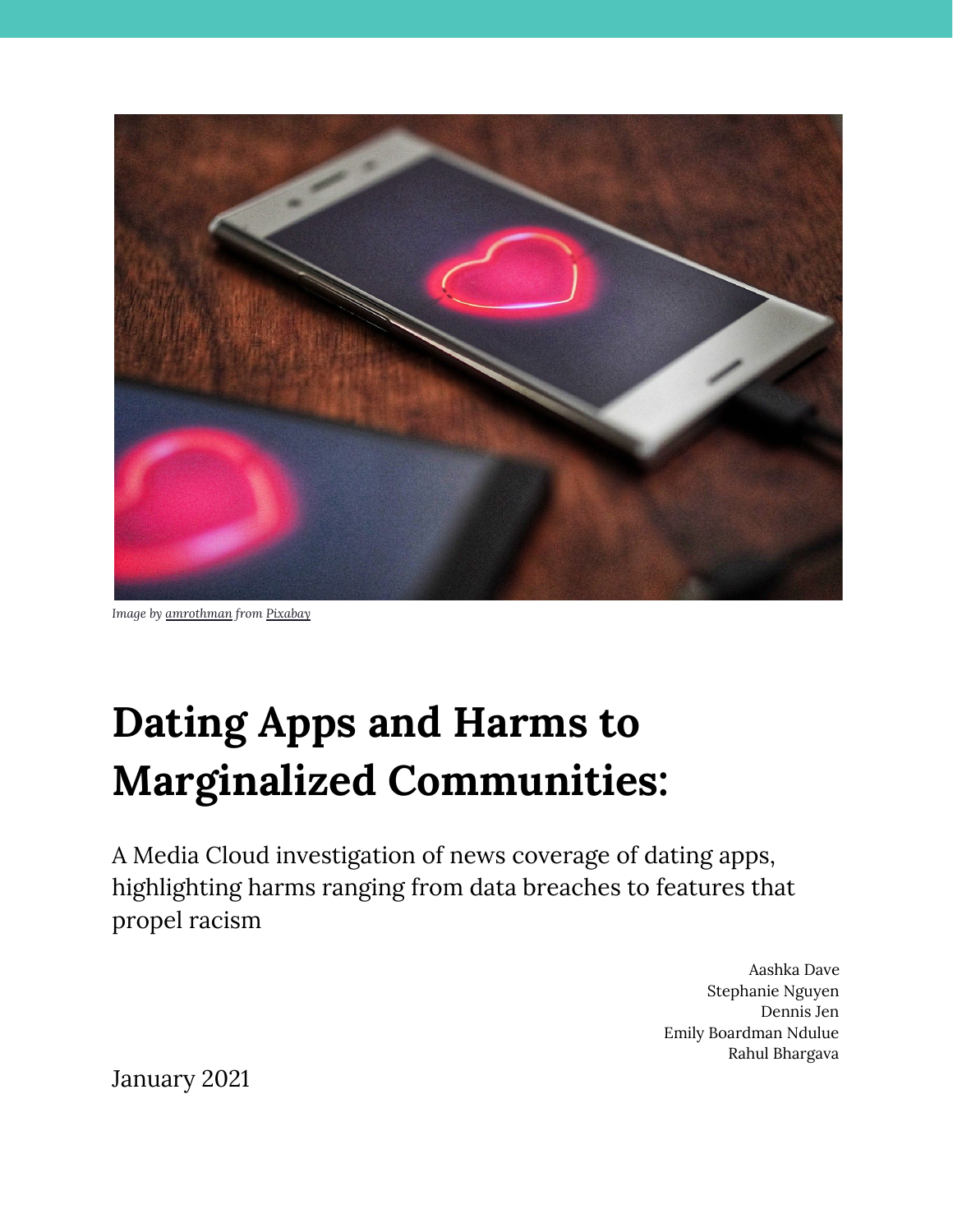### **Table of Contents**

| <b>Executive summary: Dating Apps and Harms to Marginalized Communities</b>                     | $\overline{2}$          |
|-------------------------------------------------------------------------------------------------|-------------------------|
| <b>Introduction</b>                                                                             | $\overline{\mathbf{4}}$ |
| Methodology                                                                                     | 5                       |
| Broader patterns in news coverage: research, Valentine's Day, regulatory action and<br>COVID-19 | 7                       |
| Theme $1$ — Dating apps: Who's getting media attention and why?                                 | 8                       |
| Theme $2$ — Privacy concerns and legislative action                                             | 11                      |
| Theme 3 – Minority representation in online dating discourse                                    | 14                      |
| Conclusion                                                                                      | 19                      |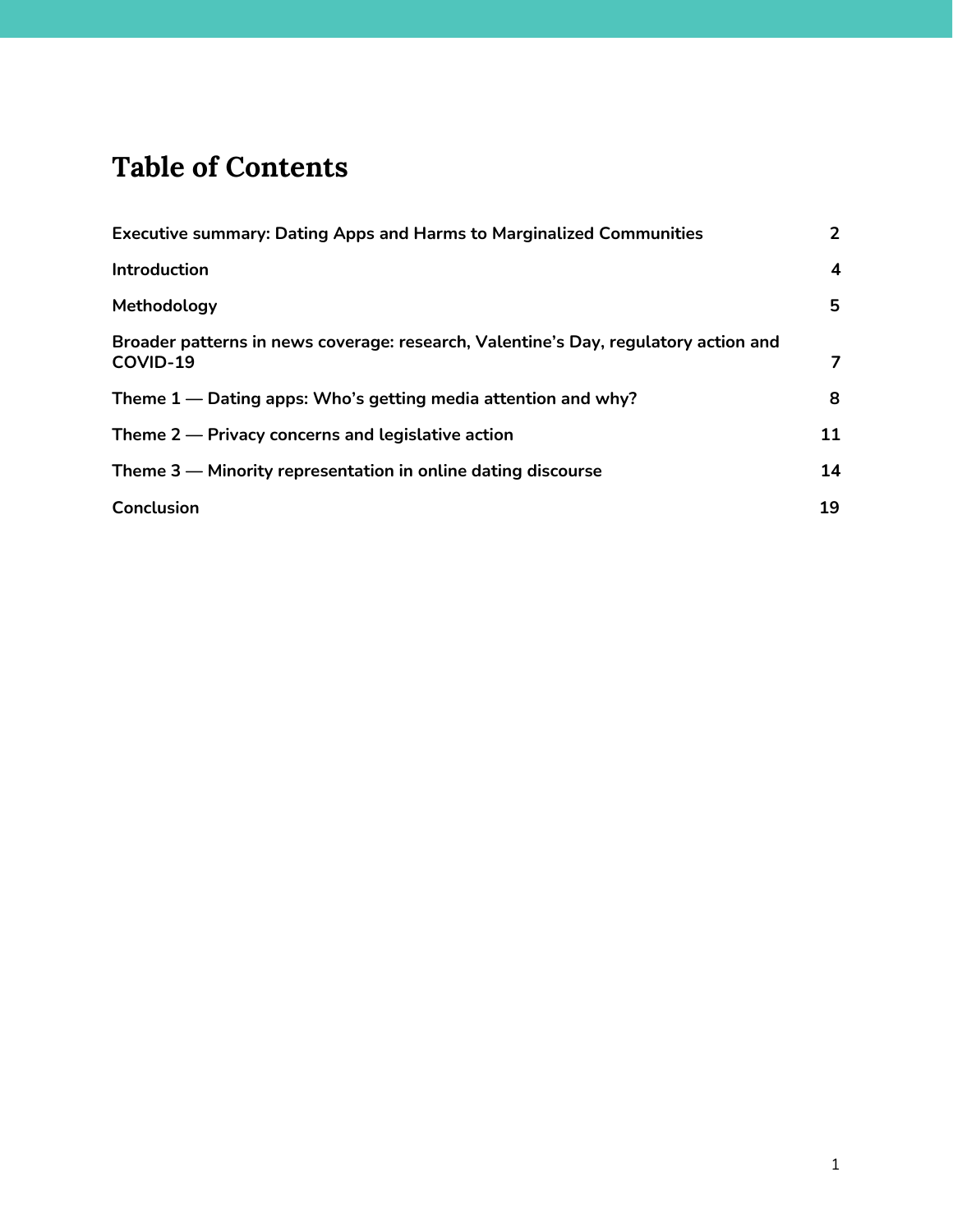### <span id="page-2-0"></span>**Executive summary: Dating Apps and Harms to Marginalized Communities**

Online dating has evolved over the years as new apps and platforms cater to audiences of varying races, religions, and sexual identities. Since their inception, these apps have also had to adapt to increased awareness of potential harms from sensitive data leakage — a concern that becomes more significant during a global pandemic that moves everyone online. A [Consumer](https://digital-lab-wp.consumerreports.org/wp-content/uploads/2020/05/The-Evolution-of-Consumer-Attitudes-Toward-Online-Tracking_5.20.20_FINAL.pdf) [Reports](https://digital-lab-wp.consumerreports.org/wp-content/uploads/2020/05/The-Evolution-of-Consumer-Attitudes-Toward-Online-Tracking_5.20.20_FINAL.pdf) study on the evolution of consumer attitudes towards data collection in the last 25 years found that over time consumer awareness of data tracking and collection increases, but this does not translate to increased user control over data. This pattern also plays out for users of dating apps, who may not necessarily be able to fully understand and control what data is shared. Such limitations have the potential to leave irreversible impacts on user safety, wellbeing, and access to opportunity.

In this report, we analyze U.S.-based media coverage of online dating apps between Jan. 2019 and July 2020. We aimed to better understand the nature of this coverage and identify possible patterns and trends related to the privacy and security issues that dating app users may face.

#### **Our top level findings are:**

- **Consistent thematic drivers of media coverage about dating apps include Valentine's day, regulation, and COVID-19.** More specifically, this includes the role of Valentine's Day in conversations about online dating, regulatory action about online dating, and how COVID-19 is impacting online dating habits.
- **Tinder, Bumble, and Grindr drive media coverage on dating apps — positive and negative.** The only LGBTQ+-specific app that gets mainstream media attention is Grindr.
- **Data breaches and privacy concerns are a constant fact of life these days. Research and governmental action drive media coverage related to data privacy and leakage.** Media coverage routinely responds to specific incidents of dating app-related harms. Often, this coverage occurs following the release of research reports or governmental action on the subject.
- **Though we began our research with a focus on LGBTQ+-specific data breach issues, race and racism are unavoidable factors in this space.** Harms that an individual may face while using dating apps are unique to their social identity. These harms are varied, and include data leaks and discriminatory design features.

Why does this analysis matter? What are the consequences? Media coverage of data breaches occurs frequently enough that such harms may appear to be well-covered at first. However, data breaches on dating apps can divulge information that presents users with physical and social harms; such breaches can also hinder access to opportunity. For example, during our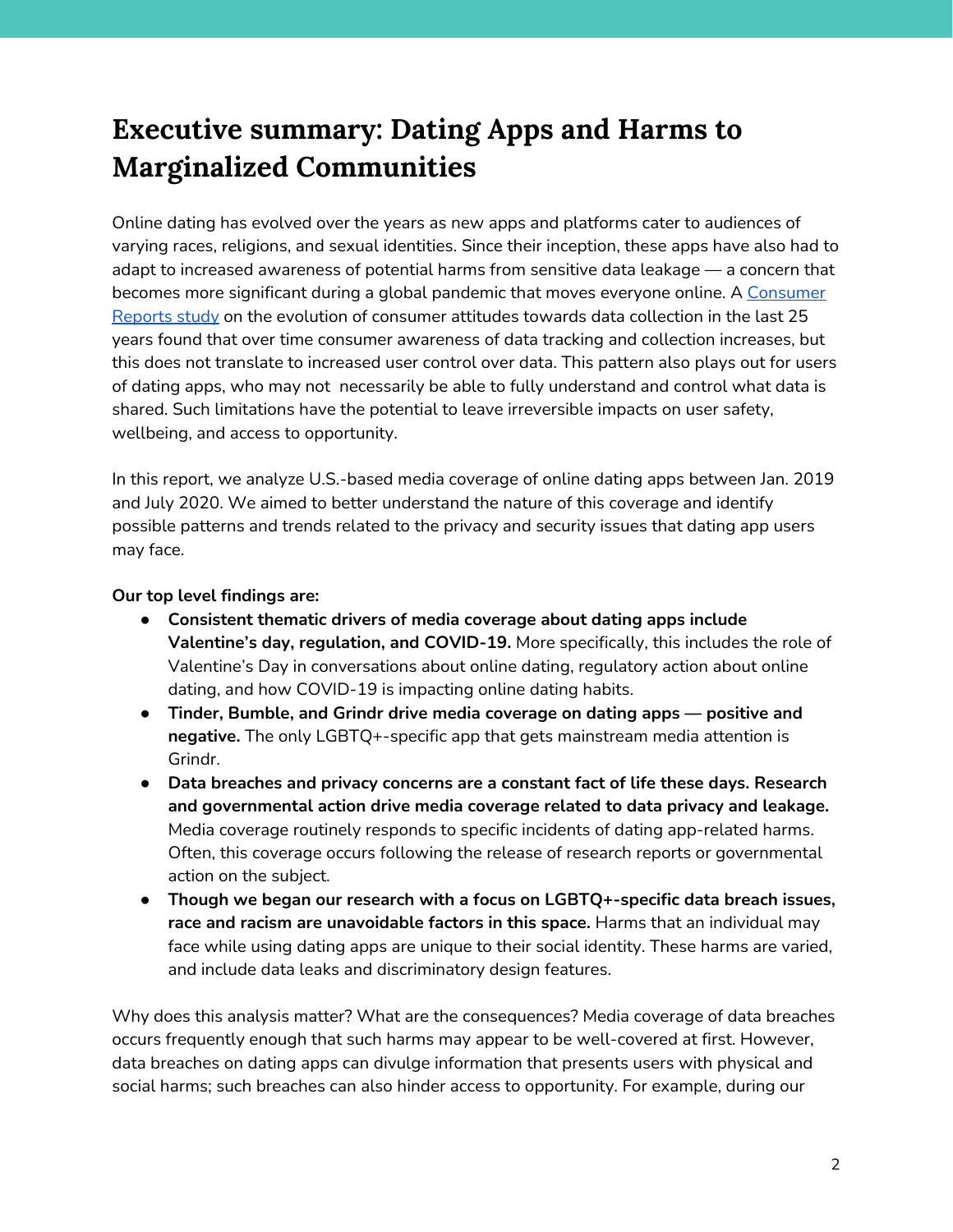review of news headlines, we found the story of a Detroit man who used [Grindr](https://www.kxlf.com/cnn-national/2019/07/12/two-men-in-detroit-were-shot-for-being-gay-prosecutors-say/) to track and [shoot](https://www.kxlf.com/cnn-national/2019/07/12/two-men-in-detroit-were-shot-for-being-gay-prosecutors-say/) two men for being gay. The Norwegian Consumer Council (NCC) in Jan. 2020 [demonstrated](https://www.cbsnews.com/news/twitter-bans-grindr-from-ad-network-following-personal-data-report/) that Grindr, OkCupid, and Tinder were sharing user location, sexual preferences, and drug use with third party marketing firms. At the same time, dating apps can host [features](https://commonwealthtimes.org/2019/11/15/dating-app-preferences-encourage-racism-and-discrimination/) that further [exacerbate](https://commonwealthtimes.org/2019/11/15/dating-app-preferences-encourage-racism-and-discrimination/) racism and discrimination through the preferences they offer and the information they disclose. We ultimately found news stories at local, national, and global levels that covered harms to minority communities, particularly the LGBTQ+ community and communities of color. Yet, the incidents that generate the most media coverage — and therefore receive the most attention — are only a fraction of those incidents that occur or receive minimal coverage on a regular basis.

Through an analysis of media coverage of dating apps and their related privacy and security issues, **our group aimed to highlight opportunities for further work and advancement in this space:**

- There is an opportunity for the media and everyday people to spend more time interrogating our relationships with dating apps and understand the implications of their data collection and sharing practices.
- There is an opportunity for increased media coverage at the intersection of technology and society, particularly as it relates to the highly personal nature of dating online.
- There is an opportunity for academics and advocacy organizations to do more investigative research to understand how dating apps work, what data collection and sharing looks like, and potential risks that exist in these technologies. Such work drives further media coverage and public awareness of risks related to dating apps.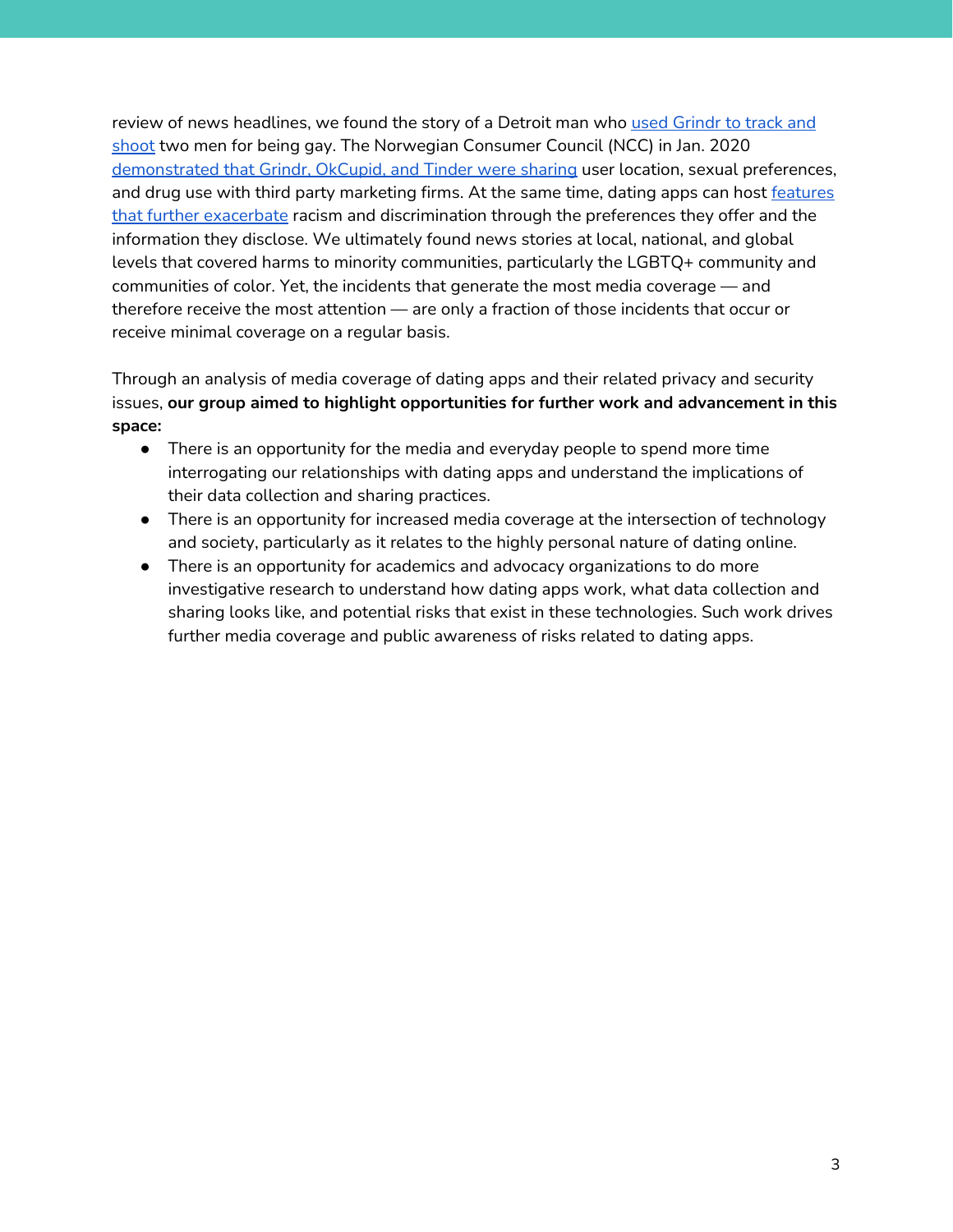#### <span id="page-4-0"></span>**Introduction**

As shelter-in-place orders came into effect in 2020, individuals worldwide had to contend with questions about how to continue various aspects of their daily lives. For those individuals interested in dating during the COVID-19 pandemic, online dating became a necessity. The emergence of first-time [FaceTime](https://www.buzzfeed.com/ryanschocket2/people-are-having-facetime-first-dates-during-quarantine) dates and new competitor platforms like "[Quarandate"](https://www.ny1.com/nyc/all-boroughs/news/2020/04/05/qurandate--dating-during-a-pandemic) meant more traditional dating companies like Match Group were pressured to *[incorporate](https://www.dallasnews.com/business/technology/2020/04/15/match-rolls-out-video-call-feature-vibe-check-for-social-distancing-singles/) new* [features](https://www.dallasnews.com/business/technology/2020/04/15/match-rolls-out-video-call-feature-vibe-check-for-social-distancing-singles/), such as video dating, to remain relevant. Companies like Match Group and Bumble saw [increases](https://www.marketwatch.com/story/online-dating-amid-coronavirus-longer-chats-and-fewer-new-prospects-match-says-2020-03-31) in messages exchanged and use of video call tools to support online dating.

Given the growth of online dating, it becomes important to consider the nuances of virtual dating apps and services — their prevalence in society, the dangers they present through mechanisms such as privacy and security protections, and the representation they afford to minority communities. Dating apps ask for personal information because people are forming personal relationships. Were concerns about personal information being discussed in the public sphere, so that new and likely users had awareness of the risks and benefits of dating apps?

To answer this question and identify the key media narratives around online dating, we conducted a media analysis of U.S.-based media coverage of online dating companies and apps between Jan. 2019 and July 2020 using Media Cloud, an open-source online platform for media research and analysis. We assessed the shift of news coverage over time to note how events such as a global pandemic, or an international investigation into a privacy breach, create ripple effects for news conversation. This research helped us better understand media coverage and identify critical issues that may need more attention.

This report starts by assessing the prevalence of various dating apps in news discourse about online dating. We then proceed to conduct an in-depth analysis of media coverage of dating apps based on the following: (1) the most popular dating apps as determined by prevalence in news coverage, (2) privacy and security concerns of using dating apps, and (3) minority representation on dating apps.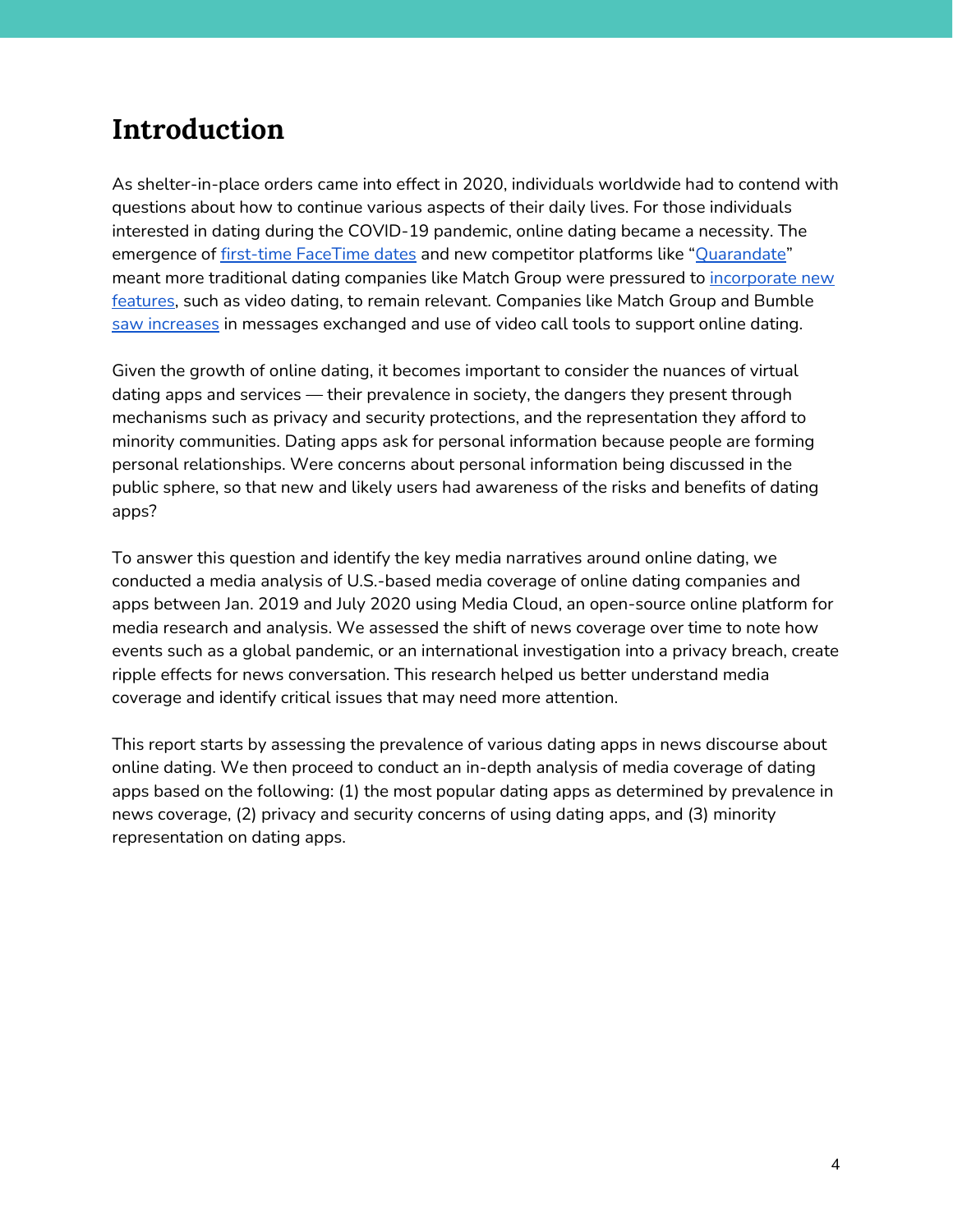# <span id="page-5-0"></span>**Methodology**

The primary research tool used for this project is [Media](https://github.com/mitmedialab/MediaCloud-Web-Tools) Cloud, an open source database and analysis platform containing over 60,000 news media sources and over 1.5 billion news stories from around the globe. The platform allows for large-scale evaluation of news media coverage and media ecosystems.

To start, we used Media Cloud's Topic Mapper tool to collect 20,953 U.S.-based stories in the Media Cloud system that matched query terms related to online dating between Jan. 1, 2019 and July 31, 2020. This timeframe was selected to capture news coverage of online dating before and after the significant societal shifts of 2020. We then used keyword-based searches to remove points of noise and unrelated stories from our dataset. After analyzing the initial pool of stories gathered by the online dating query, we further filtered our data using topic-related keyword-based searches to better evaluate several themes, or key interest areas, including:

- The prevalence of various online dating apps and websites;
- Privacy and security concerns on dating apps;
- Mentions of LGBTQ+ and race-related issues.

| Theme(s)                            | <b>Queries</b>         | <b>Query Terms</b>                                                                                                                                                                     | <b>Number of Matching</b><br><b>Stories</b> |
|-------------------------------------|------------------------|----------------------------------------------------------------------------------------------------------------------------------------------------------------------------------------|---------------------------------------------|
| Overall Dataset                     | <b>Online Dating</b>   | ("virtual dating" OR<br>"video dating" OR<br>"virtual dates" OR<br>"video dates" OR<br>"virtual date" OR<br>"video date" OR<br>"online dating" OR<br>"dating apps" OR<br>"dating app") | 20,953                                      |
| <b>Dating Companies</b><br>and Apps | Tinder                 | Tinder                                                                                                                                                                                 | 5,292                                       |
| <b>Dating Companies</b><br>and Apps | Grindr                 | Grindr                                                                                                                                                                                 | 2,096                                       |
| <b>Dating Companies</b><br>and Apps | <b>Facebook Dating</b> | Facebook                                                                                                                                                                               | 3,697                                       |

The table below details the query terms and source collections used to evaluate themes.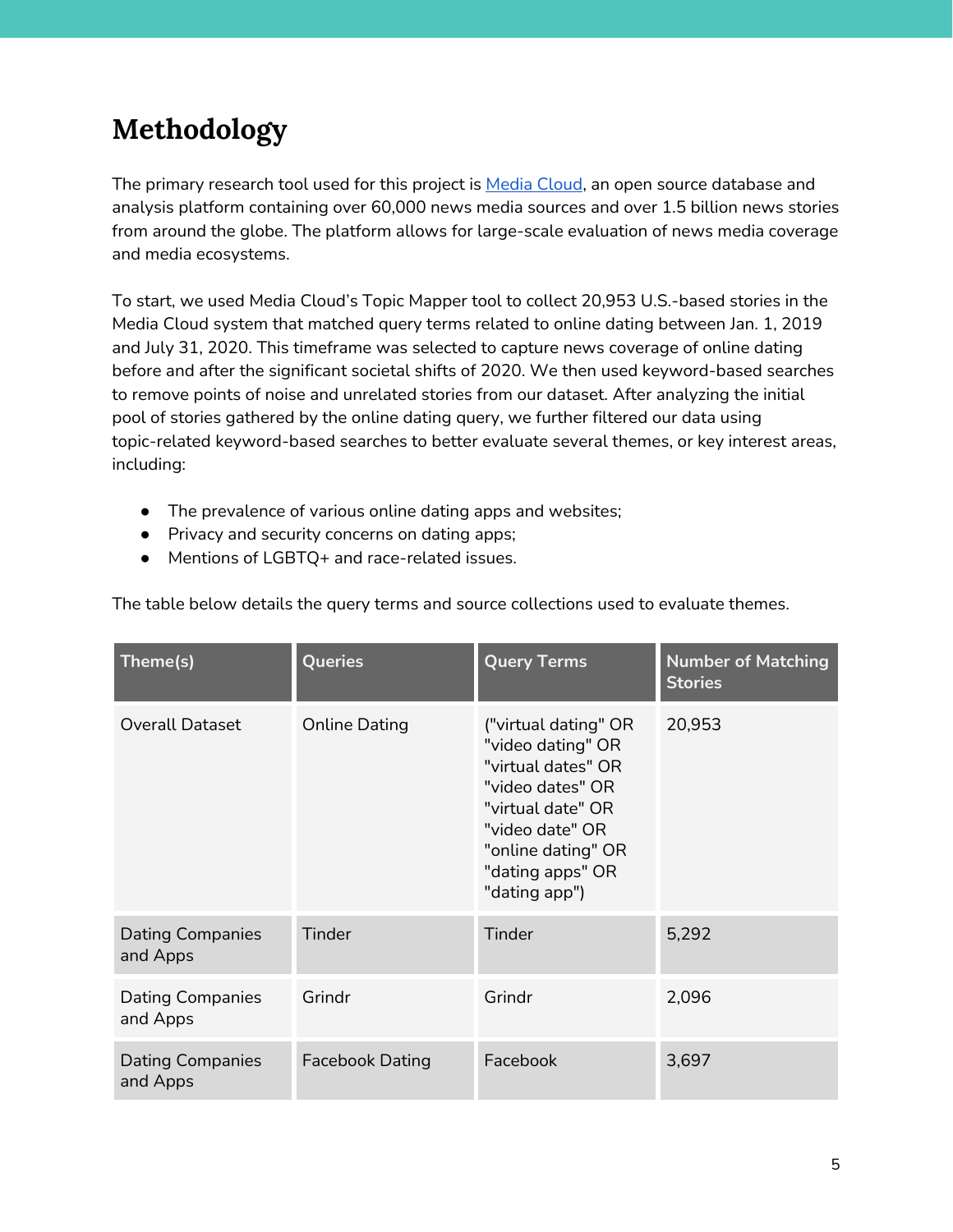| <b>Privacy and Security</b>                 | <b>Privacy and Security</b>        | (secur <sup>*</sup> OR hack <sup>*</sup> OR<br>breach* OR expos*)                                                                      | 4,524 |
|---------------------------------------------|------------------------------------|----------------------------------------------------------------------------------------------------------------------------------------|-------|
| $LGBTQ+$                                    | $LGBTQ+$                           | (LGBT* OR gay* OR<br>lesbian* OR<br>bisexual* OR<br>transgender OR trans<br>OR queer)                                                  | 3,392 |
| Race-related                                | Race and Ethnicity                 | (racis* OR ethnicity<br>OR racial OR racial*)                                                                                          | 940   |
| Race-related<br><b>Privacy and Security</b> | LGBTQ+ and Privacy<br>and Security | (secur* OR hack* OR<br>breach* OR expos*)<br>AND (LGBT* OR<br>gay* OR lesbian* OR<br>bisexual* OR<br>transgender OR trans<br>OR queer) | 1,275 |
| Race-related<br><b>Privacy and Security</b> | Race and Privacy and<br>Security   | (secur* OR hack* OR<br>breach* OR expos*)<br>AND (racis <sup>*</sup> OR<br>ethnicity OR racial<br>OR racial $*)$                       | 379   |

*Table 1: Themes of inquiry, search parameters, and number of matching stories identified for each query.*

Our analysis of these interest areas took a few primary approaches. First, we evaluated the number of stories published each day matching a given theme's query terms to understand changes in attention over time. We then used Media Cloud to extract the top 100 words for a given theme, helping to generate word clouds that furthered comparative analysis. To better understand media coverage on a day-to-day basis (outside peaks in attention), we also manually reviewed the stories matching each theme.

What follows is a discussion and analysis of our findings. We present key peaks in attention for the various themes, along with word clouds for further perusal. We also discuss findings from our manual review of stories and identify further questions and approaches for possible future study.

For the purposes of this project, "online dating" refers to all dating activities that are mediated through digital platforms such as video calls, websites and apps. Because of its prominence in everyday conversations, we use the phrase "dating apps'' to refer to companies hosting online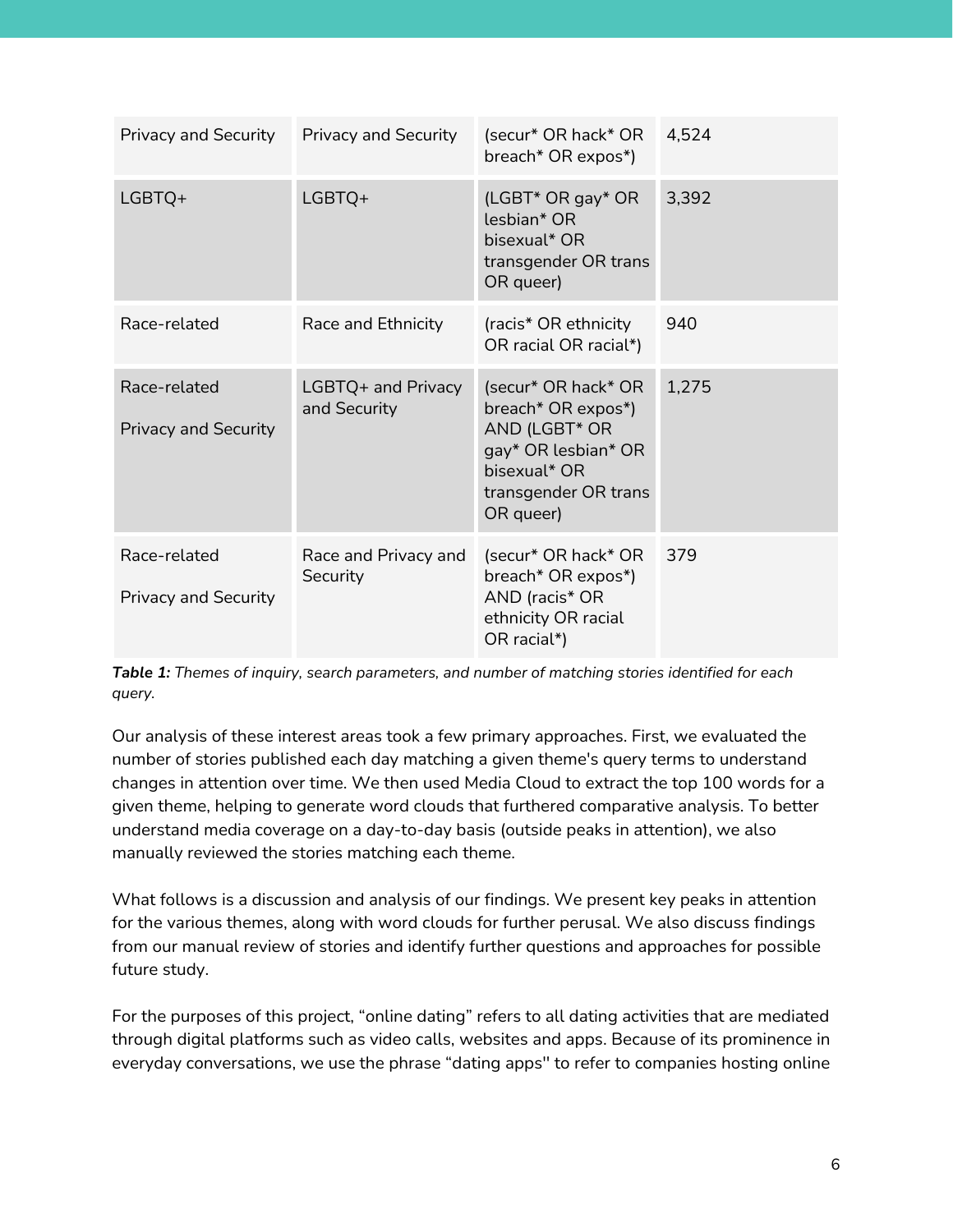dating activities on digital platforms. We define "minority" to include communities of color through the terms "race" and "ethnicity," and mentions of the LGBTQ+ community.

# <span id="page-7-0"></span>**Broader patterns in news coverage: research, Valentine's Day, regulatory action and COVID-19**

This research focuses on four primary areas: prominent dating apps, privacy and security concerns, and minority representation. However, in the course of our research, we observed several notable themes related to media coverage of online dating habits that are worth discussing. These include the influences of research pieces on media coverage, the role of Valentine's Day in driving conversations about online dating, the prominence of regulatory action in conversations about online dating, and the role COVID-19 is playing in curent online dating habits.

**Research drives coverage:** Research from universities and institutions contributed to spikes in coverage on this topic. In particular,  $\underline{a}$  [study](https://www.insider.com/sexual-racism-queer-men-dating-apps-grindr-2019-11) from the University of Illinois and the University of Michigan "confirmed that racism on queer dating apps [like Grindr] can have significant negative health impacts on men of color, including depression and feelings of lower self-worth." Additionally, Valentine's Day in 2020 served as a launching point for research on dating and [race-related](https://www.newsobserver.com/latest-news/article240258471.html) issues, [over-sharing](https://www.insider.com/why-we-overshare-on-dating-apps-but-shouldnt-experts-say-2020-2) data on dating apps, and [downsides](https://www.pewresearch.org/internet/2020/02/06/the-virtues-and-downsides-of-online-dating/) of online [dating.](https://www.pewresearch.org/internet/2020/02/06/the-virtues-and-downsides-of-online-dating/)

**Valentine's Day:** In general, Valentine's Day sparked interest in topics related to virtual dating in both 2019 and 2020. As the holiday that focuses on "finding love," journalists, companies, and research organizations aligned topics to release on Feb. 14. In 2019, the Federal Trade Commission (FTC) put out a [report](https://www.ftc.gov/system/files/documents/reports/consumer-sentinel-network-data-book-2017/consumer_sentinel_data_book_2017.pdf) that indicates "Americans lost \$143 million to romance scams in 2018" and the Better [Business](https://www.channel3000.com/bbb-warns-of-online-dating-romance-scams-on-valentines-day/) Bureau warned of scams in a widely-cited report. A year later, scams also dominated the news headlines. On Valentine's Day in 2020, The FTC [released](https://www.ftc.gov/news-events/press-releases/2020/02/new-ftc-data-show-consumers-reported-losing-more-200-million) data that showed how consumers lost more than \$200 million to romance scams.

**COVID-19:** Pandemic-related physical distancing changed typical dating habits. In early April 2020, journalists captured the [awkwardness](https://www.buzzfeed.com/ryanschocket2/people-are-having-facetime-first-dates-during-quarantine) of FaceTime dates, and [questioned](https://www.beaumontenterprise.com/entertainment/article/Dating-in-the-time-of-coronavirus-15145311.php) typical dating [norms.](https://www.beaumontenterprise.com/entertainment/article/Dating-in-the-time-of-coronavirus-15145311.php) Additionally, the pandemic prompted companies like [Match](https://www.dallasnews.com/business/technology/2020/04/15/match-rolls-out-video-call-feature-vibe-check-for-social-distancing-singles/) to roll out video [functionality](https://www.dallasnews.com/business/technology/2020/04/15/match-rolls-out-video-call-feature-vibe-check-for-social-distancing-singles/) as apps like [Quarandate](https://www.ny1.com/nyc/all-boroughs/news/2020/04/05/qurandate--dating-during-a-pandemic) entered the scene. New features and services continue to accommodate physical distancing, such as group chats through [HouseParty](https://www.theverge.com/2020/4/29/21229590/houseparty-how-to-video-chat-call-games-talk-friends-app-ios-android) and [Facebook](https://www.searchenginejournal.com/facebook-messenger-rooms-drop-in-video-chats-with-up-to-50-people/364214/) [Messenger](https://www.searchenginejournal.com/facebook-messenger-rooms-drop-in-video-chats-with-up-to-50-people/364214/) Rooms. Media coverage captured the original shock of isolation, followed by experimentation with [new](https://www.chicagotribune.com/coronavirus/ct-life-coronavirus-video-dating-05192020-20200519-pltc2ygvcfal7dz72htv3iyb6e-story.html) dating features. This coverage also noted later acceptance of  $\frac{\text{new}}{\text{new}}$ dating [dimensions](https://www.chicagotribune.com/coronavirus/ct-life-coronavirus-video-dating-05192020-20200519-pltc2ygvcfal7dz72htv3iyb6e-story.html) and norms in the months to follow. Perhaps a rise in online dating during the pandemic is predictable given the need for connection in socially distanced times. The fact remains that sensitive data still continues to be collected and used by these companies in clandestine ways.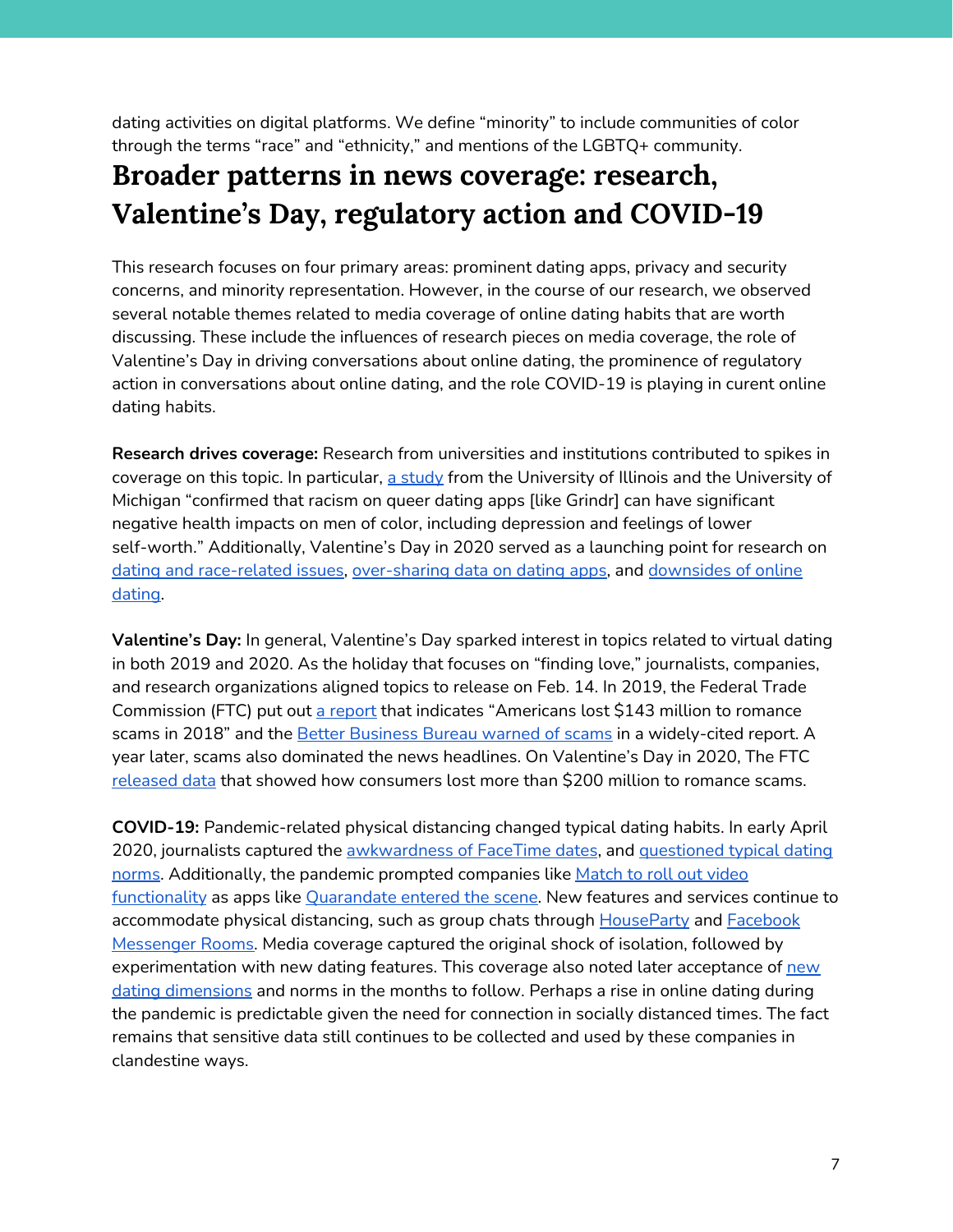

*Image by [athree23](https://pixabay.com/users/athree23-6195572/?utm_source=link-attribution&utm_medium=referral&utm_campaign=image&utm_content=3698156) from [Pixabay](https://pixabay.com/?utm_source=link-attribution&utm_medium=referral&utm_campaign=image&utm_content=3698156)*

# <span id="page-8-0"></span>**Theme 1 — Dating apps: Who's getting media attention and why?**

After pulling our initial dataset of U.S.-based stories that mention online dating, we first wanted to understand which online dating companies and apps were most-mentioned across U.S.-based media. To do this, we identified and aggregated a list of 30 major dating companies [a](https://www.tomsguide.com/best-picks/best-dating-apps)nd apps by referencing online quides to popular dating companies and apps and audience size [estimates](https://www.statista.com/statistics/826778/most-popular-dating-apps-by-audience-size-usa/) by Statista. We then supplemented this list with notable omissions such as Facebook Dating and Raya. The figure below highlights the dating companies and apps that were mentioned in at least 0.5 percent (out of 20,953 stories) of online dating-related coverage between Jan. 1, 2019 and July 31, 2020.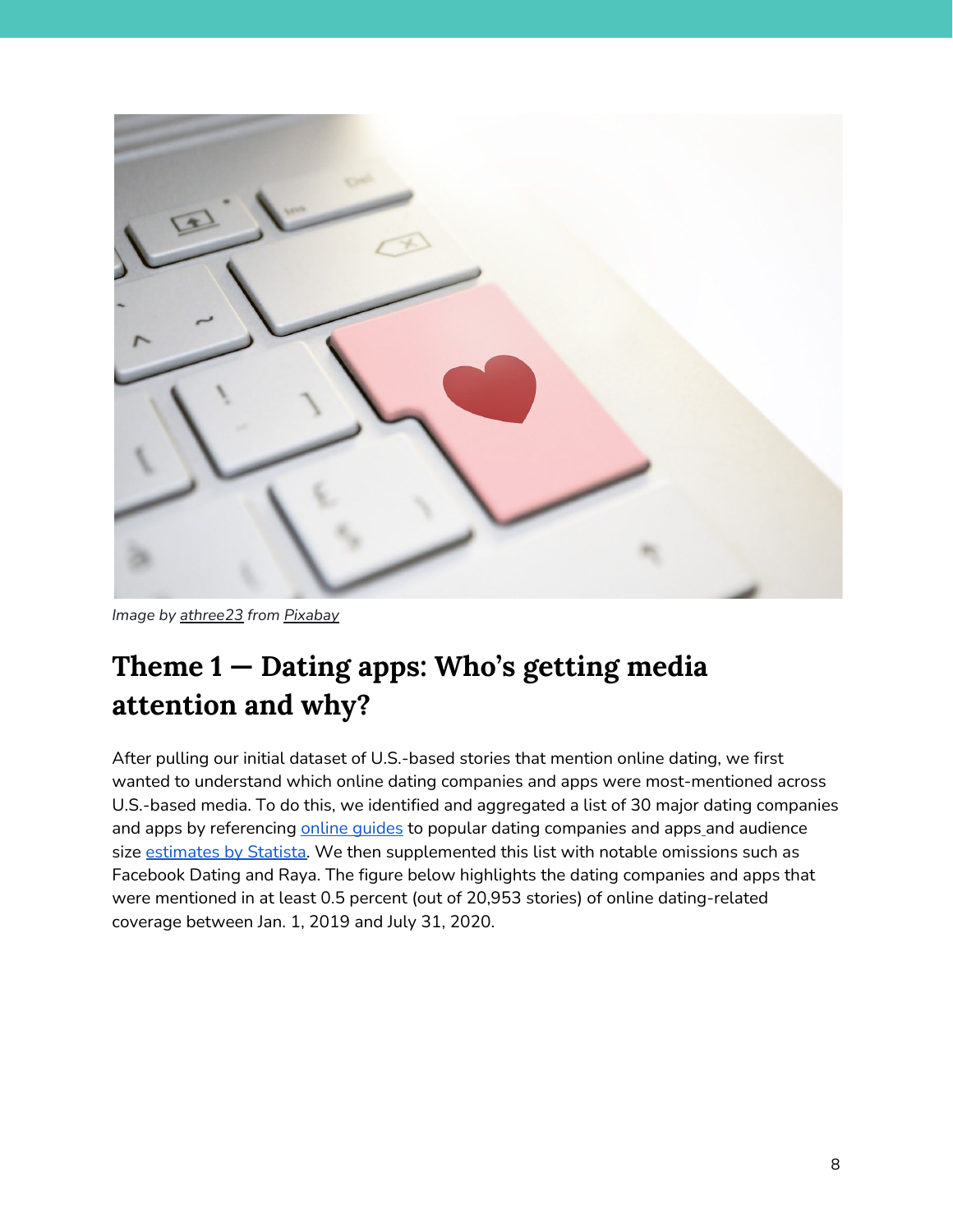#### Company Mentions in U.S.-Based Online Dating Coverage

Apps with over 0.5 percent of online dating coverage



*Figure 1: Percentage of mentions of dating apps in U.S.-based online dating coverage. This figure only shows those dating apps that received over 0.5 percent of coverage.*

Our analysis found media coverage of Tinder and Grindr to be particularly noteworthy. In Sept. 2019, Tinder had 7.86 million users, making it the most popular dating app in the U.S., according to [Statista](https://www.statista.com/statistics/826778/most-popular-dating-apps-by-audience-size-usa/#:~:text=As%20of%20September%202019%2C%20Tinder,5.03%20million%20U.S.%20mobile%20users.). In the same report, Grindr was the sixth most popular dating app, with 1.64 million users in the U.S. Of all the app mentions we reviewed for this report, Grindr was the only LGBTQ+-specific app to garner over 0.5 percent of online dating news coverage.

Coverage of both Tinder and Grindr highlighted data privacy and security harms associated with app use. Coverage of Tinder also focused on specific pop culture references, such as news stories covering the clichés of "big [dating,"](https://www.dailycomet.com/zz/entertainmentlife/20191122/are-you-tinder-or-bumble-type-of-person-clichs-of-big-dating?rssfeed=true) being the world's [pickiest](https://www.latimes.com/lifestyle/story/2020-04-18/i-was-the-worlds-pickiest-dater) dater, and [Tinder](https://www.ellwoodcityledger.com/zz/entertainmentlife/20190401/april-fools-day-2019-best-and-most-cringe-worthy-jokes?rssfeed=true) jokes on April [Fools](https://www.ellwoodcityledger.com/zz/entertainmentlife/20190401/april-fools-day-2019-best-and-most-cringe-worthy-jokes?rssfeed=true) Day. Meanwhile, coverage of Grindr was often characterized by specific incidents of user harms associated with app use, particularly for young people, the LGBTQ+ community, and people of color. Examples include stories such as the sexual assault of [underage](https://www.wzzm13.com/article/news/crime/man-who-met-teen-boy-on-gay-dating-app-charged-with-sexual-assault/69-1675f30f-d685-4e47-9d61-9c227db196ac) boys and other gay men [Grindr](https://www.metroweekly.com/2019/04/texas-man-pleads-guilty-to-using-grindr-to-lure-assault-and-rob-gay-men/) and how "China's Kunlun Tech agrees to the U.S. [demand](https://www.nbcnews.com/feature/nbc-out/china-s-kunlun-tech-agrees-u-s-demand-sell-grindr-n1005386) to sell Grindr's gay [dating](https://www.nbcnews.com/feature/nbc-out/china-s-kunlun-tech-agrees-u-s-demand-sell-grindr-n1005386) app."

Many stories that mentioned Grindr often did so in relation to the company's Chinese ownership. At the height of debates about TikTok's Chinese ownership in summer 2020, TikTok was often juxtaposed with Grindr in news coverage. Grinder was referenced as an example of the government stepping in to try and block or break up deals with [Chinese](https://abcnews.go.com/Technology/wireStory/reports-us-launches-review-china-owned-video-app-66697465) [investors.](https://abcnews.go.com/Technology/wireStory/reports-us-launches-review-china-owned-video-app-66697465) This framing was out of the scope of our core research focus, but highlights how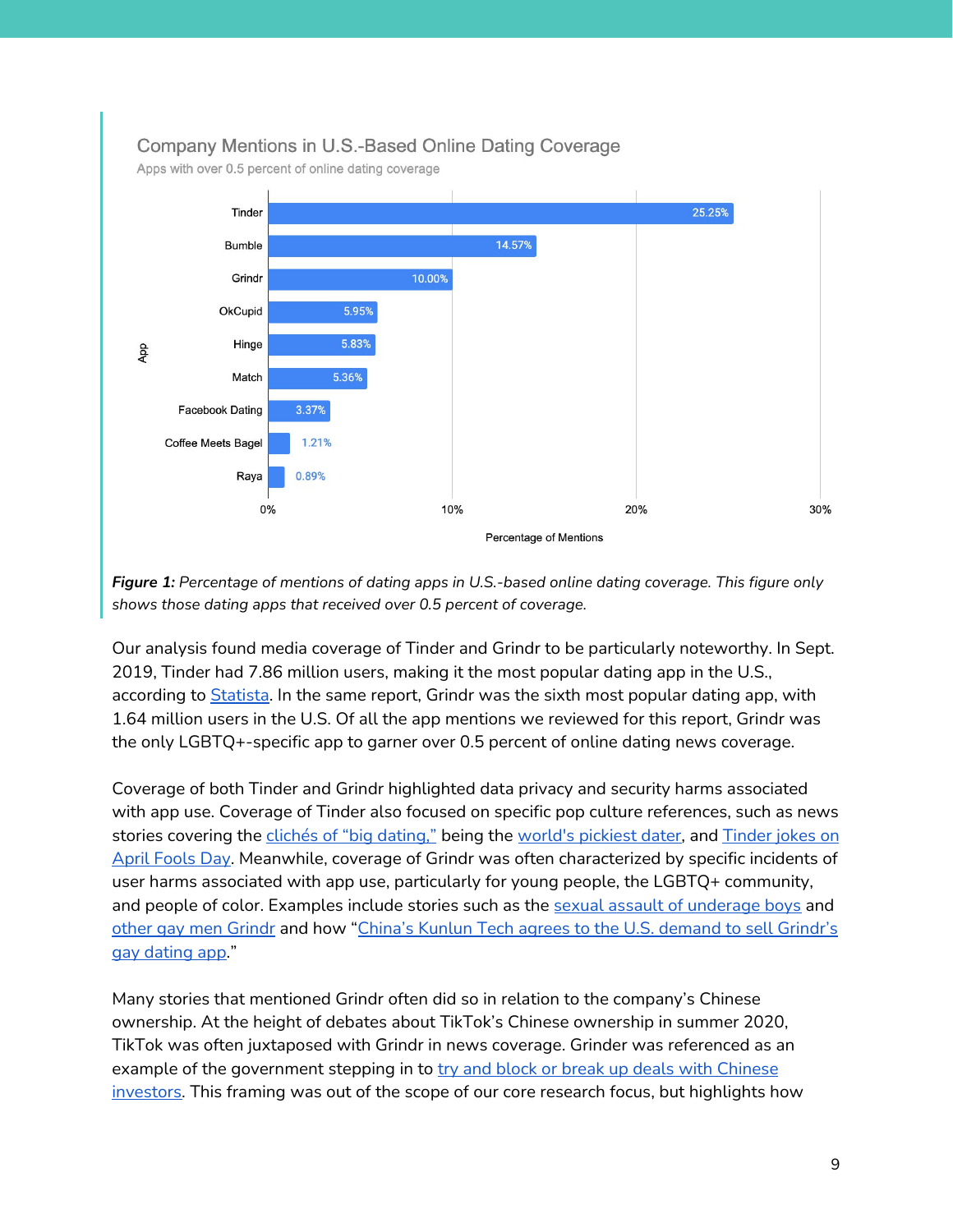news coverage may conflate internationally popular apps depending on their ownership and financial backing. We noted a similar incident of dating app geopolitics in news coverage of Tinder from June 2019, in which the Russian [government](https://www.wsj.com/articles/russia-orders-tinder-to-share-user-data-amid-online-clampdown-11559572223) ordered Tinder to share data with Russian government and intelligence agencies.

Of the apps reviewed, the only other app to generate notable patterns of media coverage in our period of study was Facebook Dating. The service received significant media attention when it launched in Sept. 2019. According to the articles we reviewed, the launch of Facebook dating was [newsworthy](https://www.poconorecord.com/zz/lifestyle/20190905/facebook-just-launched-its-dating-app-in-us?rssfeed=true) given that Facebook was mired in data privacy [scandals](https://www.jacksonville.com/ZZ/news/20190905/friends-with-benefits-can-facebook-tackle-your-love-life?rssfeed=true) like Cambridge Analytica. News stories around the app's launch time also discussed [exposed](https://www.valleynewslive.com/content/news/As-Facebook-launches-Facebook-Dating-in-US-a-blog-finds-400-million-exposed-user-phone-numbers-559524951.html) phone numbers on [Facebook,](https://www.valleynewslive.com/content/news/As-Facebook-launches-Facebook-Dating-in-US-a-blog-finds-400-million-exposed-user-phone-numbers-559524951.html) but these were not specifically related to Facebook Dating.

Given the high-profile nature of privacy concerns on Facebook, some articles chose to cover Facebook Dating from a privacy and security standpoint rather than a cultural one. We identified articles about privacy [features](https://theweek.com/speedreads/863017/facebook-launches-dating-feature-inapp-safety-measures-secret-crushes) and in-app safety features, including an [article](https://www.wired.com/story/facebook-dating-in-the-us/) in [WIRED](https://www.wired.com/story/facebook-dating-in-the-us/) which highlighted how Facebook dating allows users to turn off matching with friends of friends, which "may also help LGTBQ+ people who are not out to their communities." Though there is no available information on Facebook Dating user adoption, according to [Fortune](https://fortune.com/2020/02/14/facebook-dating-competition-challenges/), we noted that media coverage of Facebook Dating declined significantly following the app's launch. Though Facebook itself generally receives much media attention, Facebook Dating receives notably lower levels of media attention.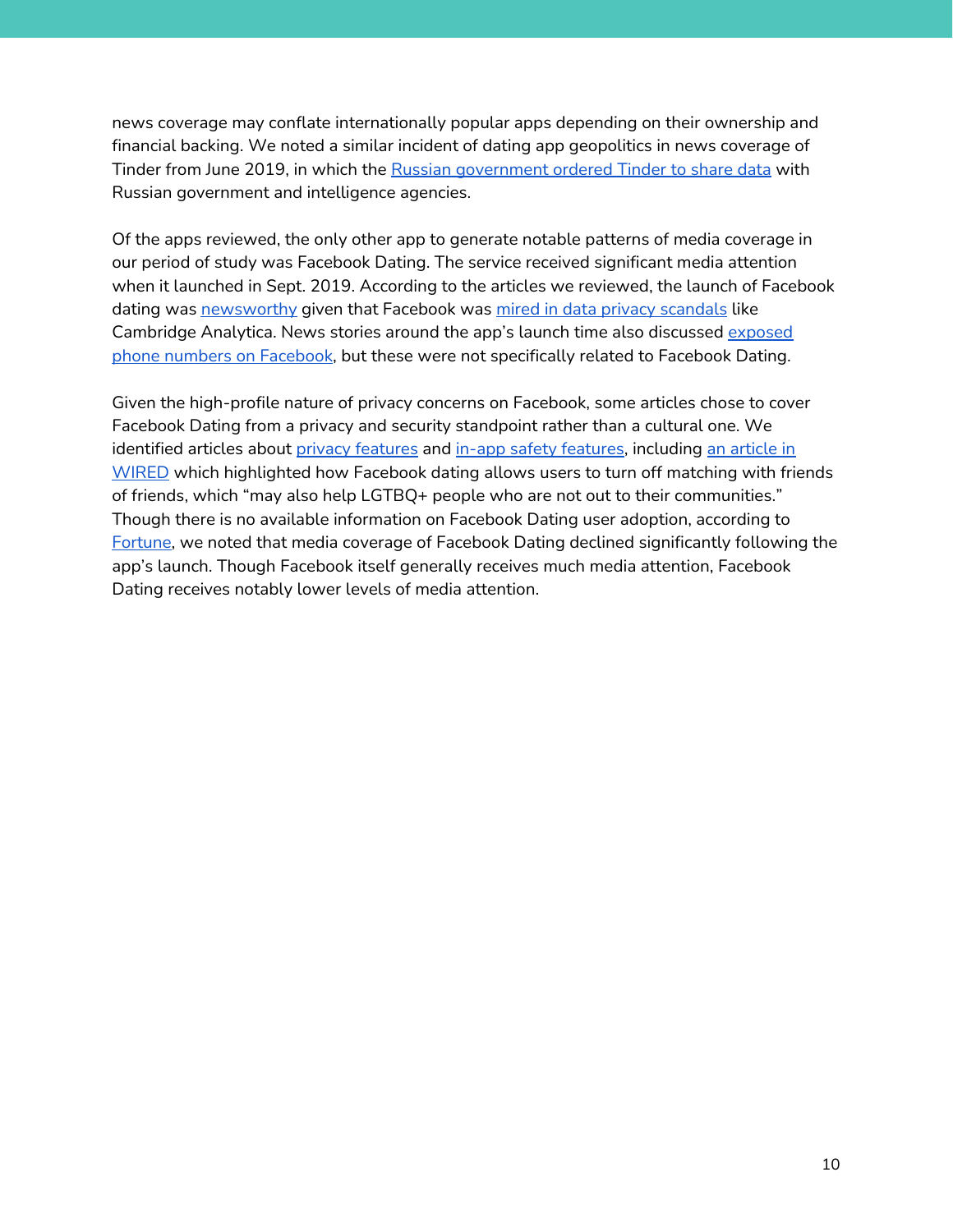

*Image by [Blogtrepreneur](https://www.flickr.com/photos/143601516@N03/) from [Flickr](https://www.flickr.com/photos/143601516@N03/29723649810/)*

#### <span id="page-11-0"></span>**Theme 2 — Privacy concerns and legislative action**

Privacy and regulatory action are key themes in our investigation of dating app-related media coverage. We looked at the news stories that coincided with spikes in media attention and found notable coverage of policymakers' dating app investigations related to data collection, data management, and dating sharing. An increase in media attention in Feb. 2020, for example, can be attributed to Ireland's Data Protection Commission's [investigations](https://apnews.com/article/d285384177e3ae1f9cc42b05b30266f9) against Tinde[r](https://apnews.com/article/d285384177e3ae1f9cc42b05b30266f9) following complaints from consumer groups in the European Union. A few months later, in May 2020, the U.S. FTC found that a Ukraine-based company and maker of dating apps was found to have violated the Children's Online Privacy [Protection](https://cbs58.com/news/apple-and-google-remove-dating-apps-ftc-says-expose-children-to-predators) Act (COPPA) by "collecting personal information from children under 13 without parental consent."

In addition to policy action, we found many news stories that summarized popular privacy research or referenced that research to contextualize privacy and/or security concerns. The table below lists the reports we identified while reviewing news stories; areas of focus include online scams, leaking personal data, and inadequate protections.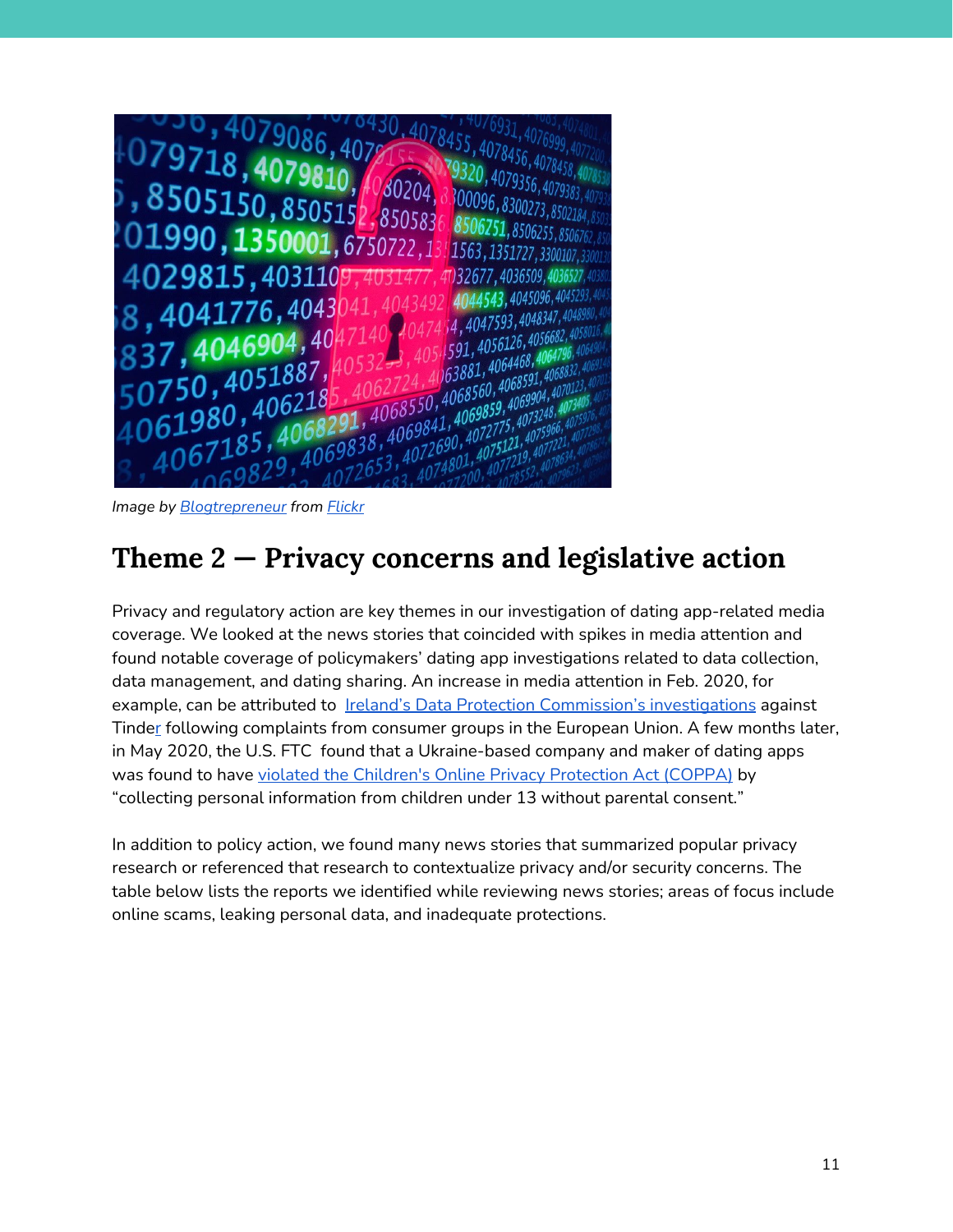| <b>Research Reports</b>                                                                                                                                                                                              | <b>Sampling of News Articles Referencing this</b><br><b>Research</b>              |
|----------------------------------------------------------------------------------------------------------------------------------------------------------------------------------------------------------------------|-----------------------------------------------------------------------------------|
| Fall in Love, Go to Jail: BBB Report on How<br><b>Some Romance Fraud Victims Become Money</b><br>Mules by the Better Business Bureau, a<br>nonprofit organization<br>Feb. 2019                                       | <b>BBB Valentine Advice: Be Careful With Online</b><br><b>Dating Sites</b>        |
|                                                                                                                                                                                                                      | <b>BBB</b> warns of online dating romance scams on<br><b>Valentine's Day</b>      |
| Romance scams rank number one on total<br>reported losses by the U.S. Federal Trade<br>Commission<br>Feb. 2019                                                                                                       | Americans Lost \$143 Million In Online Relationship<br><b>Scams Last Year</b>     |
|                                                                                                                                                                                                                      | Romance scam: An elderly widower lost \$200,000 in<br>Oregon                      |
| <b>OUT OF CONTROL: How consumers are</b><br>exploited by the online advertising industry<br>by the Norwegian Consumer Council, a<br>Norweigan government agency and consumer<br>protection organization<br>Jan. 2020 | How do Tinder and other dating apps use my data                                   |
|                                                                                                                                                                                                                      | <b>Study finds Grindr, OKCupid and Tinder sharing</b><br>sensitive data           |
|                                                                                                                                                                                                                      | Dating apps leak personal data, Norwegian group<br>says                           |
|                                                                                                                                                                                                                      | Data privacy: Why Venmo sent my personal info -<br>and yours - to Braze           |
| It's not true love if they ask for money by the<br>U.S. Federal Trade Commission<br>Feb. 2020                                                                                                                        | Looking for love online? Romance scammers steal<br>your heart to steal your money |
| Online Surveillance, Censorship, and<br>Discrimination for LGBTQ+IA+ Community<br>Worldwide by Recorded Future, a privately<br>held cybersecurity company<br><b>July 2020</b>                                        | A new report exposes how some dating apps put<br>LGBTQ+ users at risk             |
|                                                                                                                                                                                                                      | LGBTQ+ dating apps have unique security risks:<br>Here's how they stack up        |

*Table 2: We highlight the research and policy reports that received the most media coverage related to security and privacy concerns about online dating. Privacy and security-focused research of dating apps, cross-referenced with news articles about that research*

Of particular note was one syndicated [Associated](https://wsbt.com/news/nation-world/dating-apps-face-us-inquiry-over-underage-use-sex-offenders) Press article that demonstrates research-to-policy action. The article reviews the U.S. House Oversight and Reform subcommittee on economic and consumer policy's investigation of Bumble, Grindr, The Meet Group and the Match Group over concerns that they are used by underage users and by sex offenders. The subcommittee is also concerned by their use of sensitive data and cites a report by the NCC, released in Jan. 2020.

The NCC report details the extent to which dating apps sell "highly personal" [consumer](https://www.usatoday.com/story/tech/2020/01/15/tinder-grindr-okcupid-share-your-personal-information-study-says/4476084002/) data to advertisers and cites notes that "Grindr sent data [including](https://www.thelandmark.com/ZZ/news/20200114/dating-apps-leak-personal-data-norwegian-group-says?rssfeed=true) users' GPS location, age and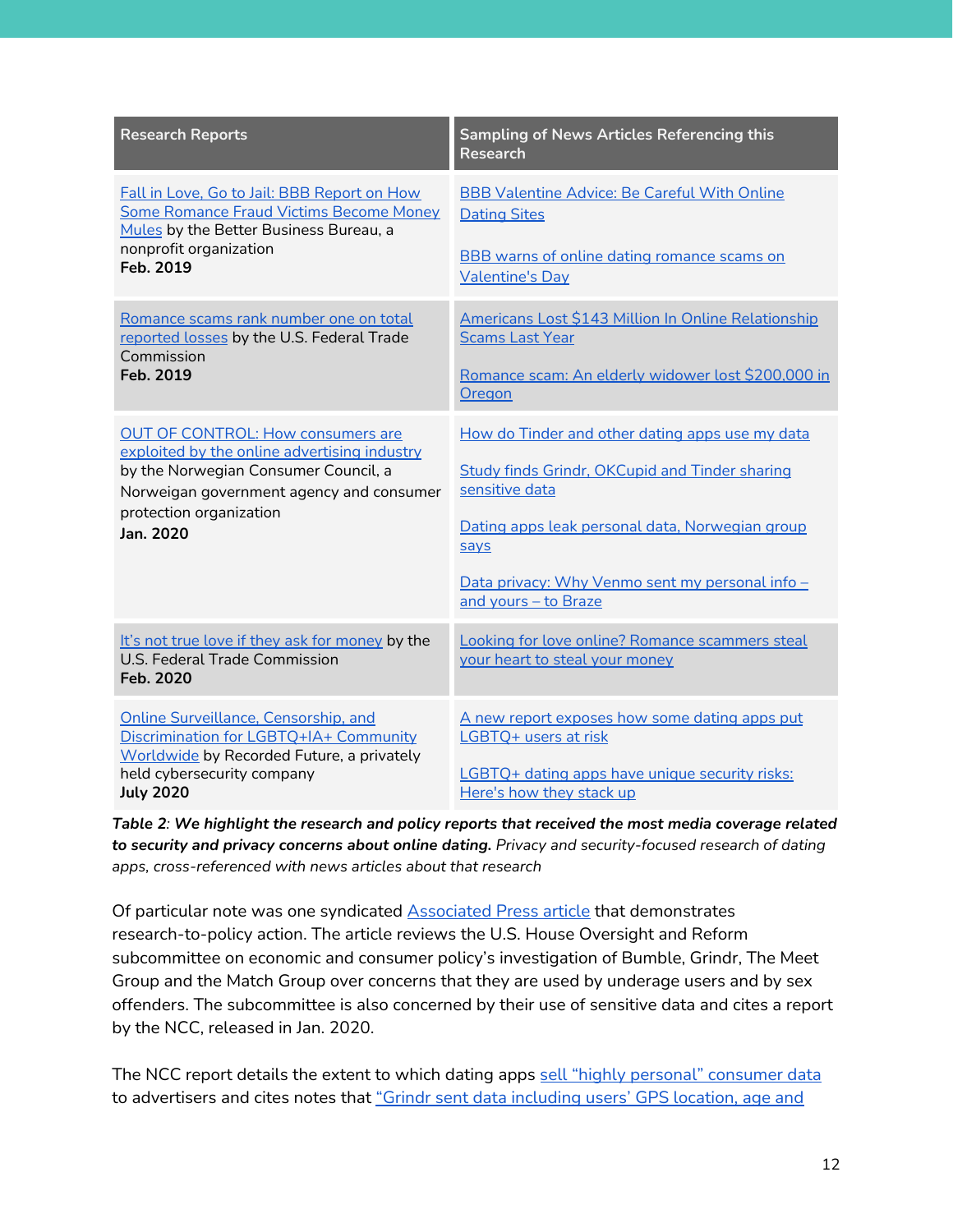[gender](https://www.thelandmark.com/ZZ/news/20200114/dating-apps-leak-personal-data-norwegian-group-says?rssfeed=true) to the other companies". Other stories make note of [Grindr's](https://www.vox.com/recode/2020/2/14/21137096/how-tinder-matches-work-algorithm-grindr-bumble-hinge-algorithms) past failings to protect users' HIV status from being shared, drawing a pattern of negligence in protecting consumer data.

We also found [references](https://wsbt.com/news/nation-world/dating-apps-face-us-inquiry-over-underage-use-sex-offenders) to a July 2020 report by cybersecurity company Recorded Future. This report highlights dating app practices that inadequately protect LGBTQ+ users from oppressive government regimes. Together, the Recorded Future and NCC reports highlight a pattern of harm against members of the LGBTQ+ community. They provide and reflect increased awareness about the specific vulnerabilities faced by this population.

News coverage of such reports holds the potential to eventually fuel industry and policy change to increase user protections. The news stories we identified around privacy and security harms to LGBTQ+ community did not correspond to one-off egregious data breaches, but rather suggests a pattern of harms that repeats over time. The stories we reviewed both provide and reflect increased awareness about specific privacy and security vulnerabilities. Based on privacy and security regulatory action findings reviewed in this section, and the apparent visibility of research on dating apps and their role in current policy debates, it is possible that this steady stream of coverage can fuel industry and policy change to increase user protections.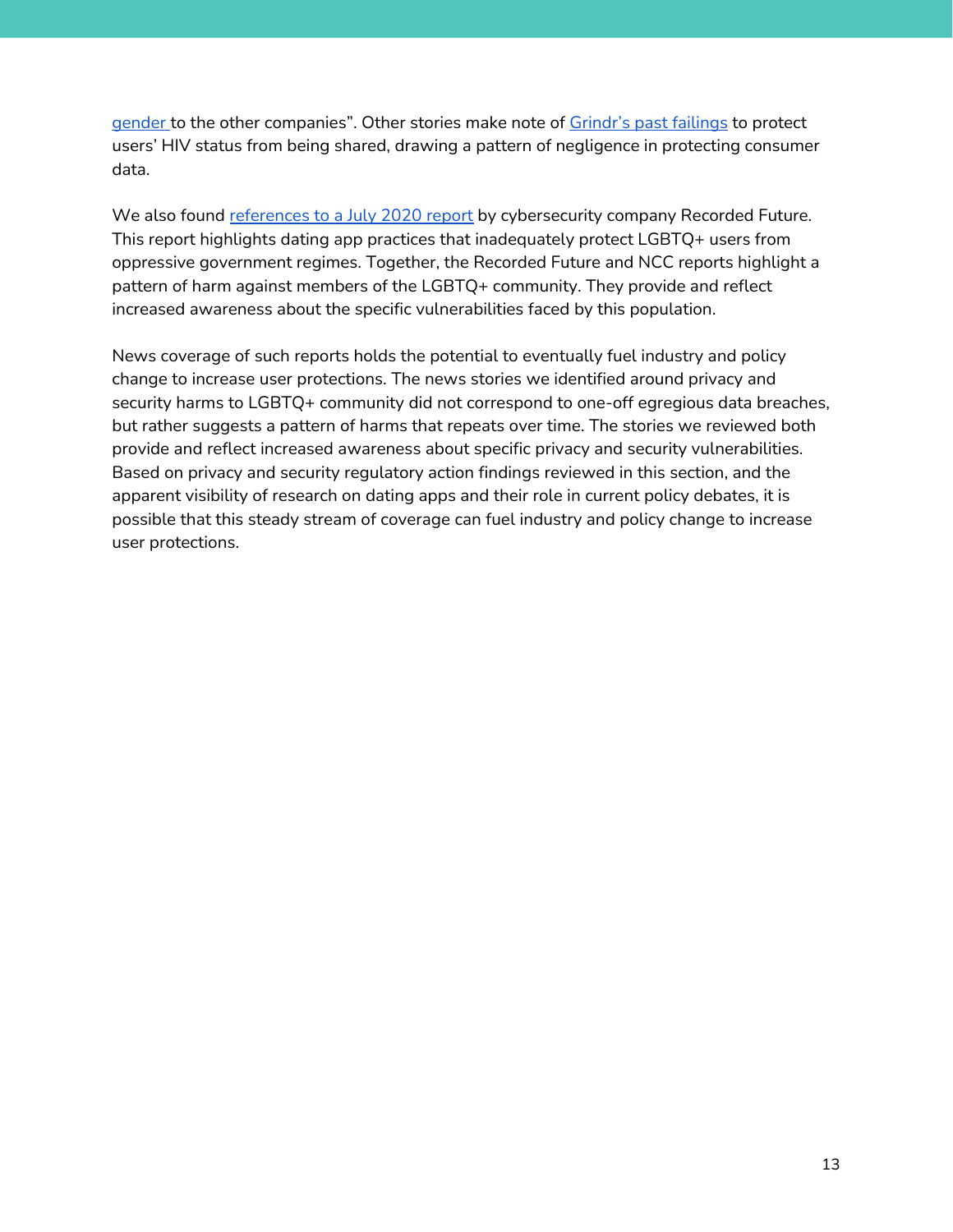

*Image by Andrej [Lišakov](https://unsplash.com/@lishakov) from [Unsplash](https://unsplash.com/photos/XL-hPDNeZvs?utm_source=unsplash&utm_medium=referral&utm_content=creditShareLink%20Theme%203%20%E2%80%94%20Minority%20representation%20in%20online%20dating%20discourse)*

# <span id="page-14-0"></span>**Theme 3 — Minority representation in online dating discourse**

At the outset of this project, our research team had a foundational interest in privacy issues related to dating apps. We knew from previous research — such as the reports discussed in the previous section and assorted news stories — that online dating concerns, especially those related to privacy, were particularly important to members of the LGBTQ+ community. We also knew that the LGBTQ+ community is made up of early [adopters](https://staysafeonline.org/blog/data-privacy-crucial-lgbt-community/) and heavy users of the internet and online services, and that the LGBTQ+ community has maintained a strong presence online while they find safe spaces to connect, access resources, or share with each other. Dating apps play a critical role for many in the community, especially those who are looking for connection in places with low LGBTQ+ presence or who have yet to come out to their network.

With that in mind, we had originally planned to investigate media coverage of LGBTQ+ issues as one of our primary themes in this report. However, as soon as we began studying the news stories that matched our query for LGBTQ+ stories related to online dating, we realized that it is not possible to study LGBTQ+ online dating issues in isolation; rather, the headlines we found on these topics also included racial concerns about online dating.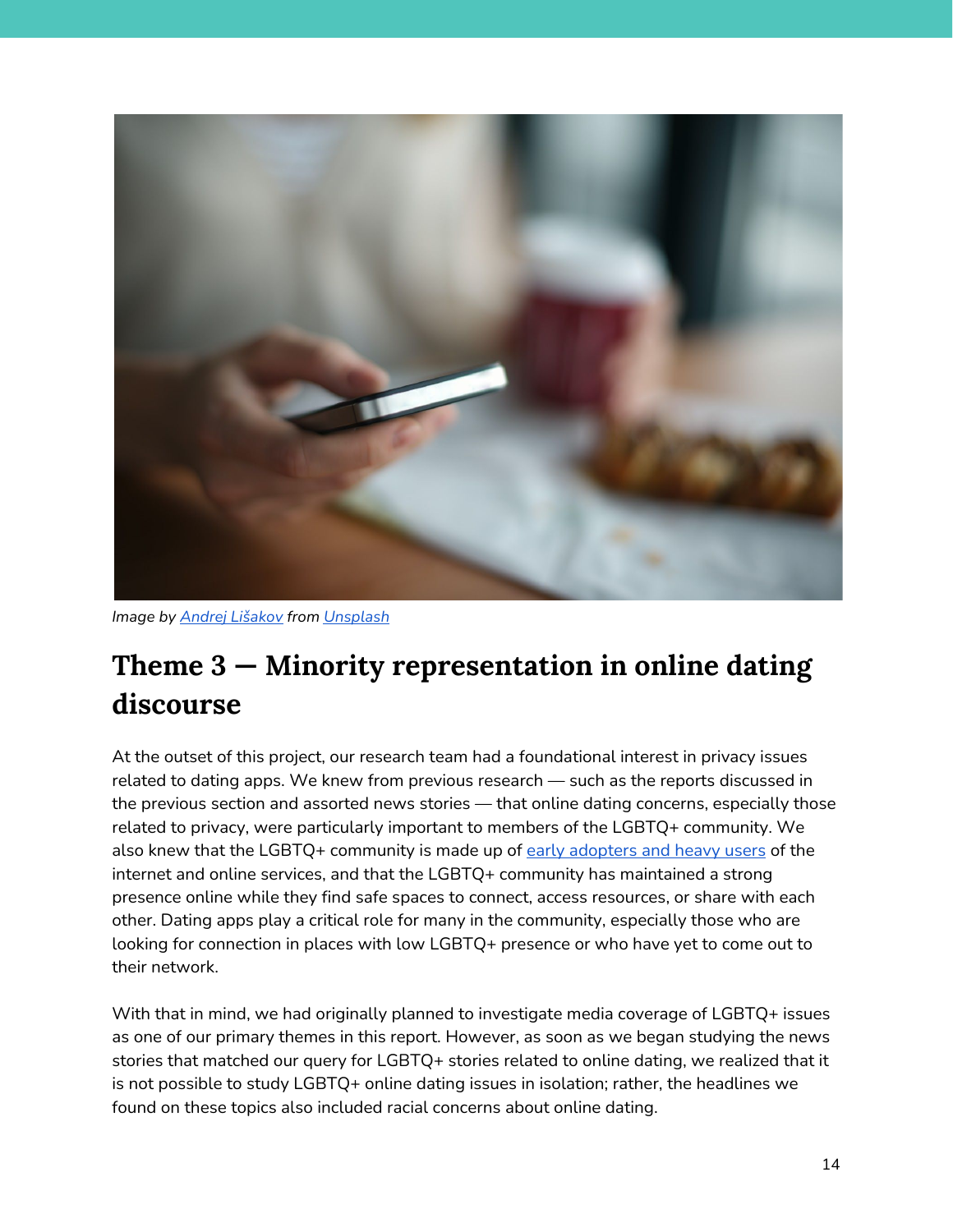The queer community was among the first to approach creative solutions to connecting online at the beginning of the pandemic. Past [research](https://staysafeonline.org/blog/data-privacy-crucial-lgbt-community/) shows this is an indicator of their need and experience using online spaces to form community and relationships. Evidence of their quick approaches can be seen through the early evolution of Club [Quarantine](https://www.thecut.com/2020/03/club-quarantine-is-zooms-hottest-new-queer-club.html), a daily video call dance party meant to mirror the likes of a physical club while offering a safe space for the community to gather. Presence online was only further amplified by Pride month in June, a celebration for the LGBTQ+ community. Though usually celebrated in-person around the world, the community used a variety of digital tools to further organize, [bolstering](https://www.thetelegram.com/news/world/pandemic-curtails-most-us-pride-events-but-some-march-on-467110/) their digital and media [presence.](https://www.thetelegram.com/news/world/pandemic-curtails-most-us-pride-events-but-some-march-on-467110/)

Further media coverage of race-related harms on dating apps became available when the Black News Channel launched in 2020. [Coverage](https://apnews.com/article/8ea6ce4909ab891316c89a42997b936c) at the time included a discussion of dating app privacy concerns for the Black community. University of Southern California student Anthony Payne also [called](https://dailytrojan.com/2020/04/24/usc-students-should-reassess-their-racial-biases-in-the-dating-world/) on peers to reassess their racial biases while dating. Amidst the Black Lives Matter movement in June 2020, [coverage](https://ca.news.yahoo.com/queer-liberation-march-floods-york-214245292.html) highlighted the relationship between the LGBTQ+ community and racial justice issues.

Research from the [University](https://news.illinois.edu/view/6367/804456) of Michigan and University of Illinois in Nov. 2019 confirmed that "racialized sexual discrimination" (also known as 'sexual racism') on queer dating apps "can have [significant](https://www.insider.com/sexual-racism-queer-men-dating-apps-grindr-2019-11) negative health impacts on men of color, including depression and feelings of lower self-worth." Many articles also discussed potentially harmful features on Grindr. The app ultimately deleted its [controversial](https://theconversation.com/grindr-is-deleting-its-ethnicity-filter-but-racism-is-still-rife-in-online-dating-140077) ethnicity filter, which"helped create a culture where users were [emboldened](https://link.springer.com/article/10.1007/s10508-015-0487-3) to express their racism," in solidarity with the Black Lives Matter movement.

Though we reviewed news stories from U.S.-based publications, we identified many stories that underscored the global nature of dating app-related privacy and security concerns. In April 2018, European [researchers](https://github.com/SINTEF-9012/grindr-privacy-leaks) and Buzzfeed [journalists](https://www.buzzfeednews.com/article/azeenghorayshi/grindr-hiv-status-privacy) highlighted that Grindr shared H.I.V. status, sexual tastes, and other intimate personal details with outside third party companies. While this event occurred outside our period of study, it continues to be a pivotal moment for discussions about the harms of online dating.

Gay dating app Jack'd [exposed](https://arstechnica.com/information-technology/2019/02/indecent-disclosure-gay-dating-app-left-private-exposed-to-web/) millions of nude user photos in Feb. 2020. L[a](https://www.gaycitynews.com/moroccans-use-grindr-location-data-to-out-target-gay-men/)ter in 2020, a Moroccan social media influencer [encouraged](https://www.gaycitynews.com/moroccans-use-grindr-location-data-to-out-target-gay-men/) people to use Grindr's location data to identify gay locals, noting that LGBTQ+ community face legal and societal challenges in the country. Local news articles also highlight examples of dating apps being used for harmful purposes, including an incident in which Texas men used Grindr to lure, [assault](https://www.metroweekly.com/2019/04/texas-man-pleads-guilty-to-using-grindr-to-lure-assault-and-rob-gay-men/) and rob gay men and another in which a **[Detroit](https://www.kxlf.com/cnn-national/2019/07/12/two-men-in-detroit-were-shot-for-being-gay-prosecutors-say/) man used Grindr** to target and shoot two gay men.

Media attention is increasingly turning towards race and racism and harms to the LGBTQ+ community while using dating apps. Dating app-related harms are not isolated to one community or one event — these issues are intersectional. *Race-related and discriminatory*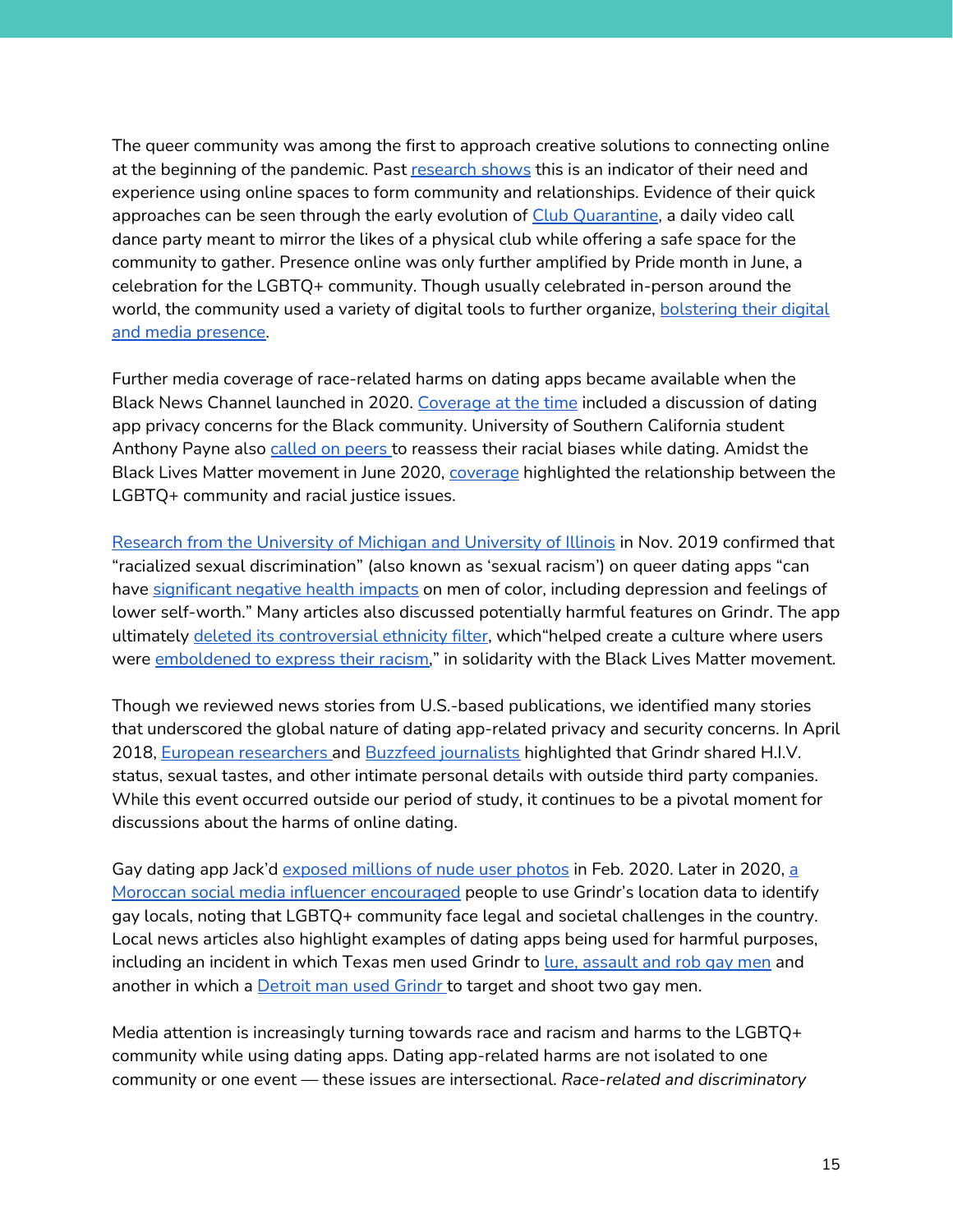*harms on dating apps are significant. However, they comprise a subset of media coverage on the potential privacy and security harms of dating apps.*

Figures 2 and 3 present the volume of minority-related online dating coverage as a percentage of all stories about online dating in the U.S., so the percent volume helps contextualize the attention (or lack thereof) given to minority-related online dating issues in the United States. Figure 2 below highlights the overall volume of coverage on the subject. Relative to online dating in U.S.-based media, attention to the LGBTQ+ community (16 percent) and race and ethnicity (4 percent) are low. Journalists have the opportunity to cover more topics on minorities and online dating.



*Figure 2: Less media attention is focused on race-related online dating than LGBTQ+-related online dating. This figure shows media attention within the LGBTQ+ and Race & Ethnicity queries, presented as a percentage of online dating media stories in the United States.*

Figure 3 below highlights the volume of minority-related coverage of online dating specifically in regards to privacy and security concerns, given that those hold much significance for many in minority communities. Our qualitative review confirmed a low-volume undercurrent of media attention for minority dating topics over time.



*Figure 3: Data-related harms and LGBTQ+ stories appear to generate more media-related attention than data-related harms with race-related stories. This figure shows media attention to privacy and security and minority-related online dating issues, presented as a percentage of all U.S.-based media coverage of online dating.*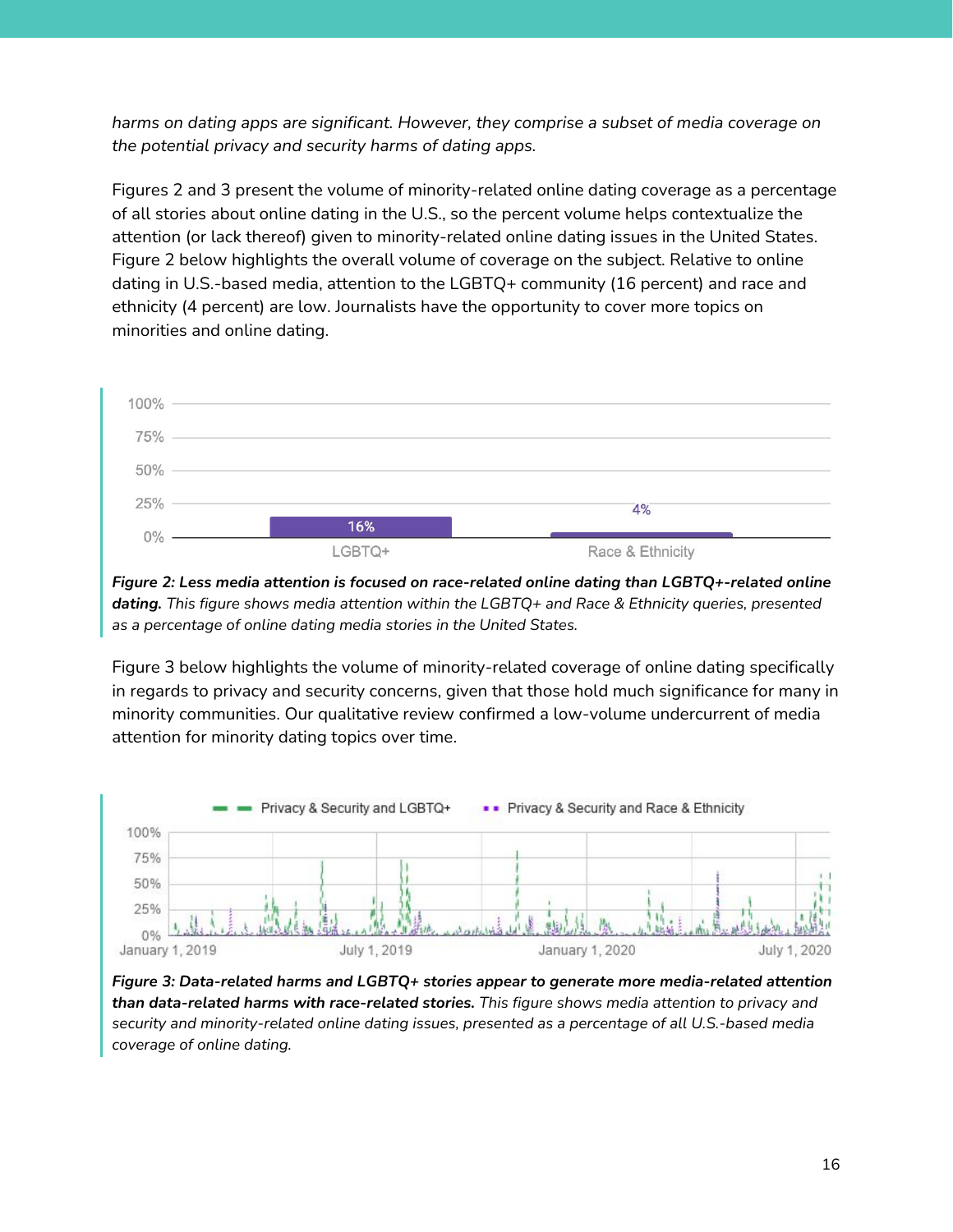To better understand minority coverage in online dating discourse (Figure 4 below), we queried LGBTQ+-related coverage which surfaced 3,392 stories, or 16.2 percent of overall discourse on online dating. Roughly 37.9 percent of the stories related to LGBTQ+ issues mentioned Grindr in some capacity. A nearly equivalent number of LGBTQ+ stories mentioned privacy and security issues in some capacity. Of the online dating stories that matched our query for LGBTQ+ and privacy and security issues, 48.2 percent mentioned Grindr. Our query for race-related conversations in online dating surfaced 4.5 percent of overall discourse on online dating. Of those stories, 40.3 percent mentioned both race and privacy and security issues.



*Figure 4: Privacy and security is a driving theme for coverage on minority-related stories. This figure highlights overlap in subjects across minority-related stories on online dating. Looking at the breakdown, a similar percentage of stories concerning privacy and security are found within both the LGBTQ+ (37.9 percent) and the race-related (40.3 percent) queries. An equivalent number of LGBTQ+ stories mention Grindr along with privacy and security. Of those stories about online dating that mention LGBTQ+ and privacy and security, 48.2 percent mention Grindr, indicating that Grindr-related conversations drive the privacy and security conversations for online dating about LGBTQ+ community.*

480 stories about online dating mentioned both LGBTQ+ and race-related issues (Figure 5 below); 14.2 percent of stories about LGBTQ+ issues referenced race in some capacity and 51.1 percent of stories about race mentioned LGBTQ+ issues.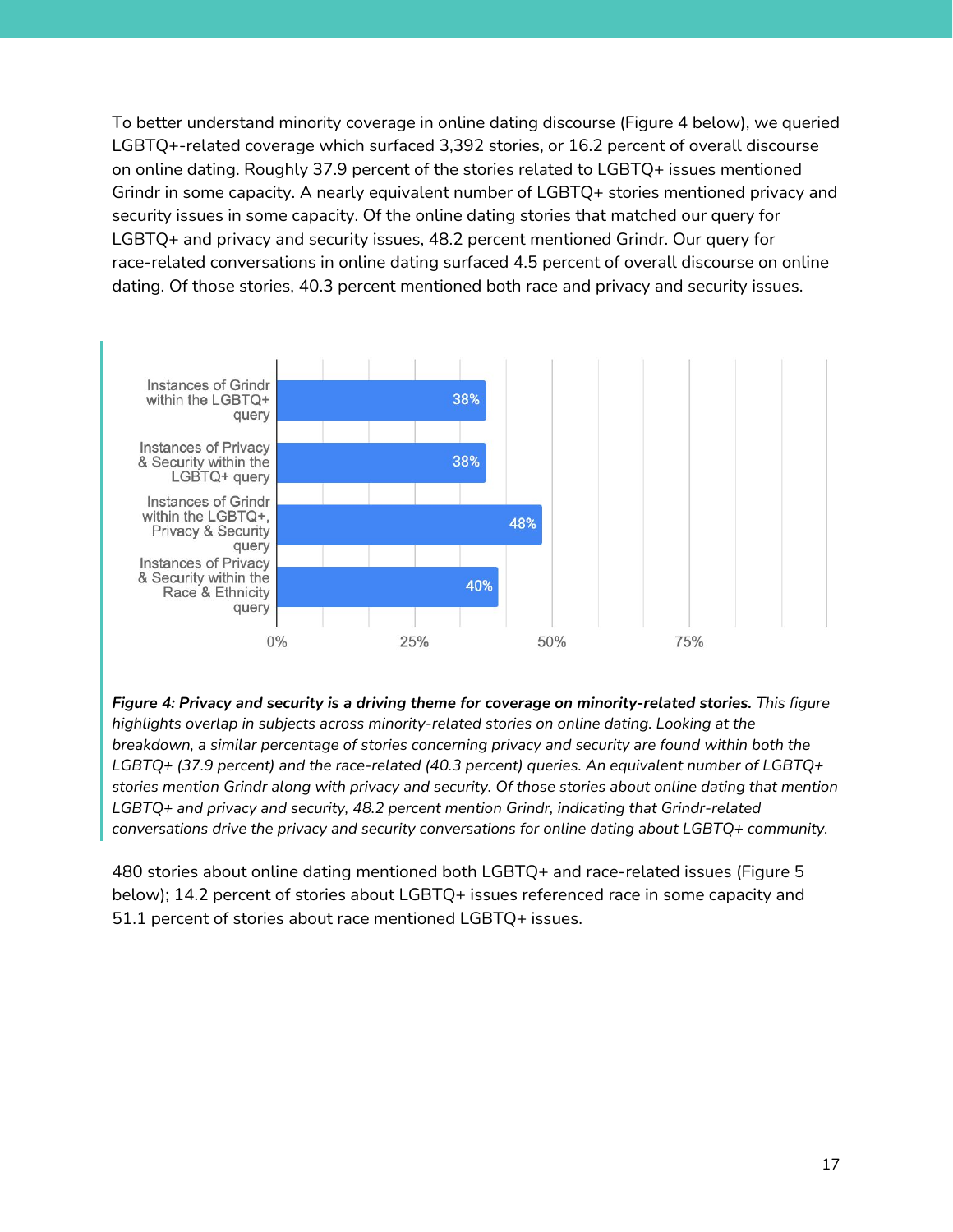

*Figure 5: LGBTQ+ issues are present in a majority of race-related stories on online dating. However, racial issues are not a major conversation driver for stories about LGBTQ+ online dating. Of those stories that matched our search for LGBTQ+ issues in online dating, 14.2 percent also mentioned race in some capacity. Of those stories that matched our search for racial issues in online dating, 51.1 percent also mentioned LGBTQ+ issues in some capacity.*

Figure 5 points to a noteworthy overlap in discourse between online dating conversations about LGBTQ+ and race-related issues; though 14.2 percent of stories about LGBTQ+ issues referenced race in some capacity, 51.1 percent of stories about race mentioned LGBTQ+ issues. Why might this be?

Our initial analysis suggests two possible explanations for this finding. First, these issues are intersectional, so there may be overlap in these stories. But how can we explain why there are more instances of LGBTQ+-oriented stories within the race-related category rather than the other way around? One potential explanation is that users may be more sensitive about adding racial preferences to dating profiles, while identifying sexual identity is a core feature on many dating apps. There are apps created specifically for the LGBTQ+ community (Scruff and Growlr, for example) and there are dating apps made explicitly for race-related preferences ([EastMeetEast](https://www.gq.com/story/eastmeeteast-asians-only-dating-app) and [BlackPeopleMeet,](https://www.blackpeoplemeet.com/) for example). However, as [evidenced](https://www.bbc.com/news/technology-52886167) by Grindr's [now-removed](https://www.bbc.com/news/technology-52886167) "choose your match by race filter," explicitly stating a racial preference for dating is more likely to be seen as racist.

Given the egregious harms that minority communities encounter on a routine basis, we were surprised at the comparatively sparse media attention dedicated to these stories. *Though approximately 20.7 percent of stories about online dating mention LGBTQ+ or race-related issues in some capacity, only 7.9 percent of online dating stories mention these minority communities specifically in regards to the privacy and security harms they face.*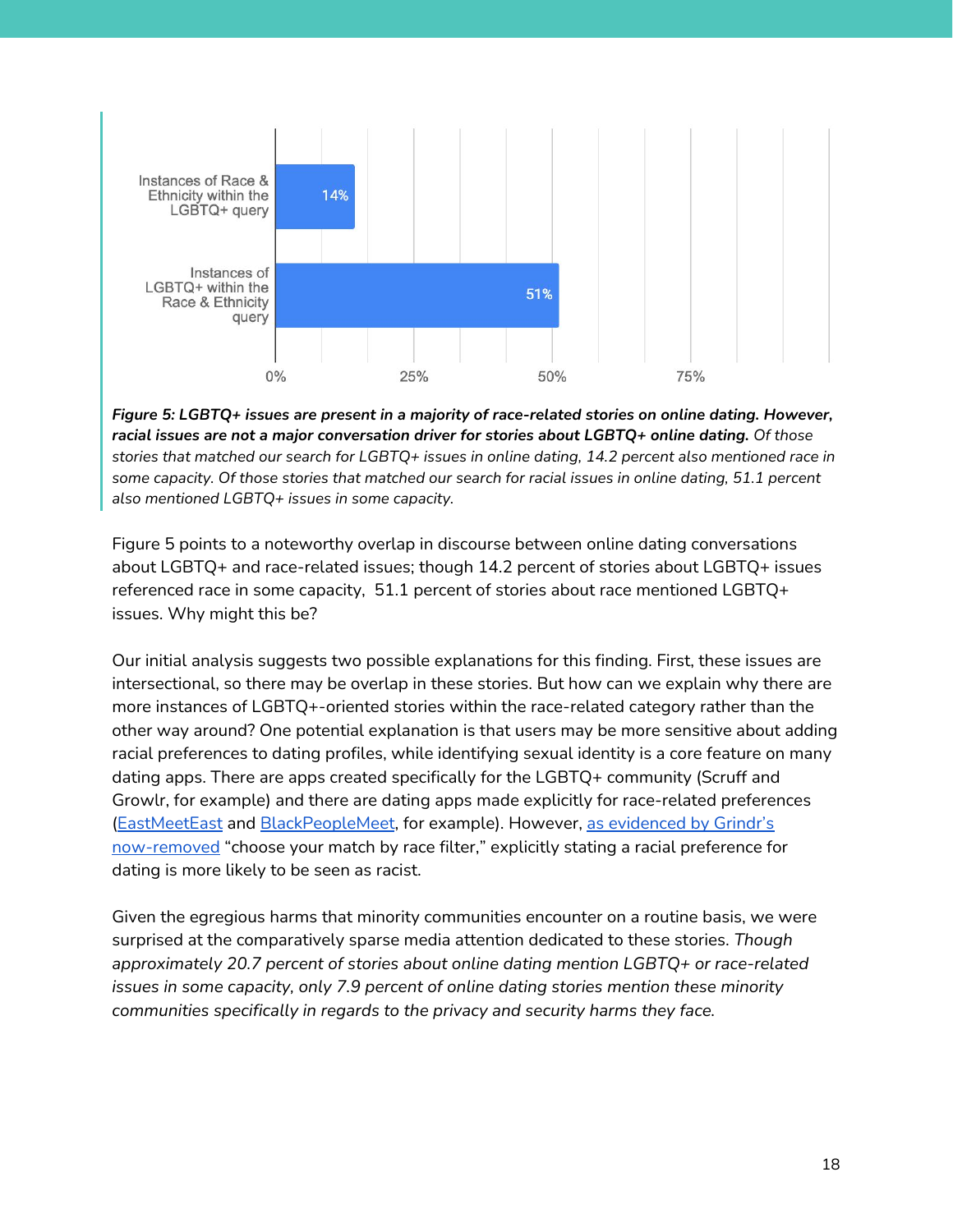#### <span id="page-19-0"></span>**Conclusion**

This project began with a driving question: How might we better understand the community-focused impacts of online dating by evaluating media coverage of dating apps and their risks?

This report found that media coverage of dating apps is driven by user-based popularity of the apps, or by the reputations of the companies providing the apps (like Facebook and Grindr). We also highlighted how research findings and governmental attention — either through attempts at regulation or further review of the subject — affects media coverage of the privacy and security issues related to online dating. Further, we learned that, though media coverage of minority issues (LGBTQ+ and race-related stories) in online dating is fairly consistent, there is opportunity to expand coverage of both the discrimination minority communities face while using dating apps and the privacy and security risks associated with dating app use.

This report applied two methods of study to our corpus of online dating. We first analyzed the volume of news stories by subject and assessed story frequency for various patterns. We also manually reviewed stories to better understand the patterns driving media coverage of online dating. This manual review surfaced some unique trend-related findings and potential questions for future work.

Our manual review of stories surfaced a steady undercurrent of stories discussing the potential harms of online dating, related to data leaks and discrimination. We found coverage that routinely discussed harms of online dating, but also noted that those harms are not given as much attention as could be warranted given their severity. Further media analysis on dating apps is important to understand the factors that generate high levels of media coverage — and those that do not.

Media coverage is often event or situationally driven. Though that coverage is attentive to potential harms, it is more likely to occur under certain circumstances such as the Black Lives Matter movement, and when major data breaches occur on popular dating apps. Though we identified increases in media attention following research reports and regulatory action, we have to ask why consumer harms do not serve as a larger focal point for investigative work in this area given the pervasive nature of online dating. How can such research and reporting be most useful to users and how can it be amplified?

This report is intended to further conversations about dating apps, their potential harms and benefits, and our understanding of their role in society. Increasing numbers of personal relationships are being formed online, and — like many apps — dating apps are tools that can be weaponized as much as they are used to build positive social interactions. Technologies can be twisted to harm the exact people they intended to help. Improved visibility and stronger